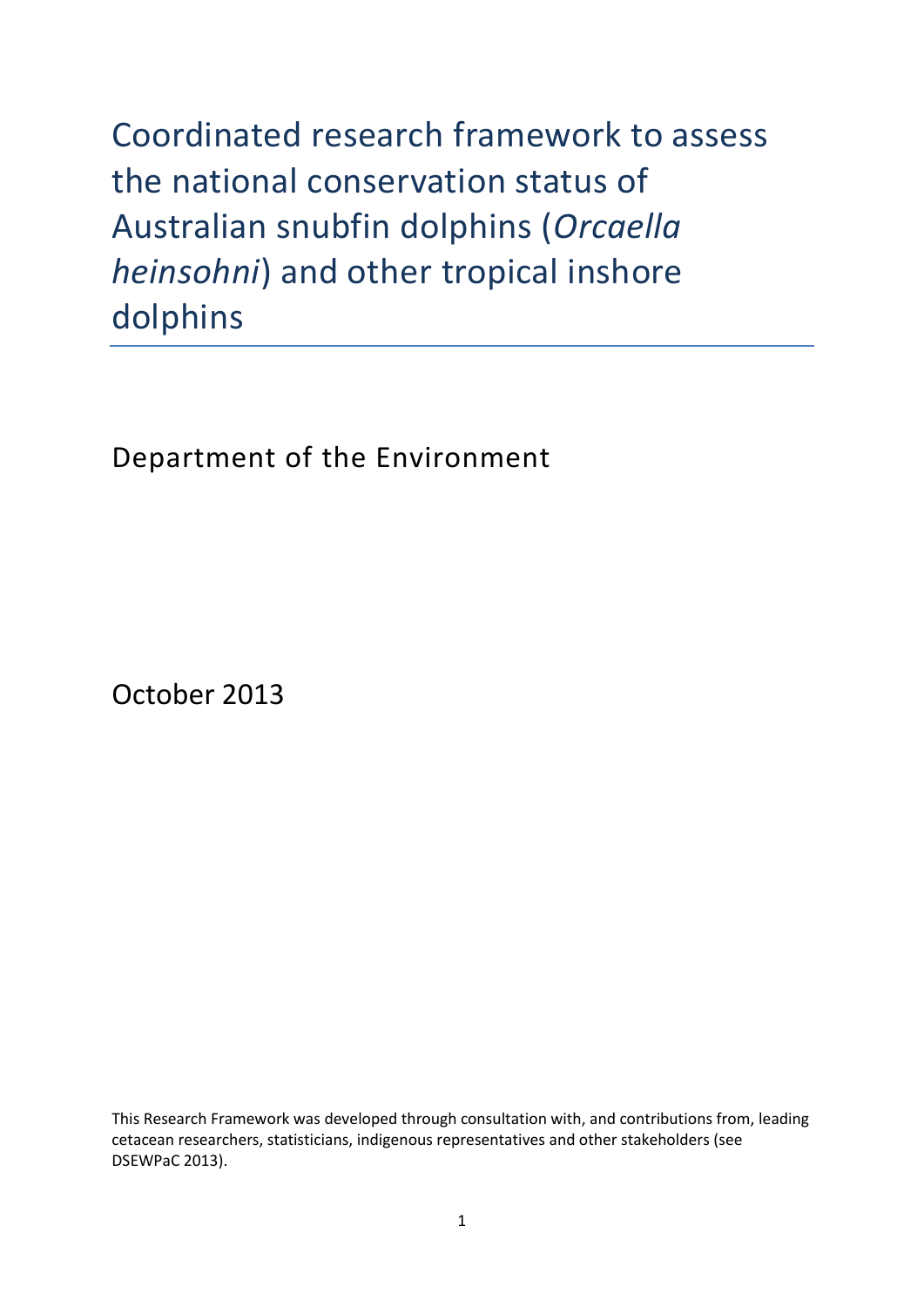# **Contents**

| a) |                                                                                                                                                                                                   |  |  |  |  |
|----|---------------------------------------------------------------------------------------------------------------------------------------------------------------------------------------------------|--|--|--|--|
| b) |                                                                                                                                                                                                   |  |  |  |  |
| c) |                                                                                                                                                                                                   |  |  |  |  |
|    |                                                                                                                                                                                                   |  |  |  |  |
|    | Prioritised research objectives and associated actions required for the assessment of the                                                                                                         |  |  |  |  |
|    | Objective 1: Conduct a broad-scale assessment of the extent of occurrence of snubfin dolphins in                                                                                                  |  |  |  |  |
| a) |                                                                                                                                                                                                   |  |  |  |  |
| b) |                                                                                                                                                                                                   |  |  |  |  |
|    | Objective 2: Conduct dedicated multi-year studies of the distribution, abundance and habitat<br>preferences of snubfin dolphins at selected focal sites across northern Australia (Timeframe: 5-8 |  |  |  |  |
| a) |                                                                                                                                                                                                   |  |  |  |  |
| b) |                                                                                                                                                                                                   |  |  |  |  |
|    |                                                                                                                                                                                                   |  |  |  |  |
|    | Objective 3: Undertake a spatial and temporal assessment of the threatening processes and risks                                                                                                   |  |  |  |  |
| a) |                                                                                                                                                                                                   |  |  |  |  |
| b) |                                                                                                                                                                                                   |  |  |  |  |
|    |                                                                                                                                                                                                   |  |  |  |  |
|    |                                                                                                                                                                                                   |  |  |  |  |
|    |                                                                                                                                                                                                   |  |  |  |  |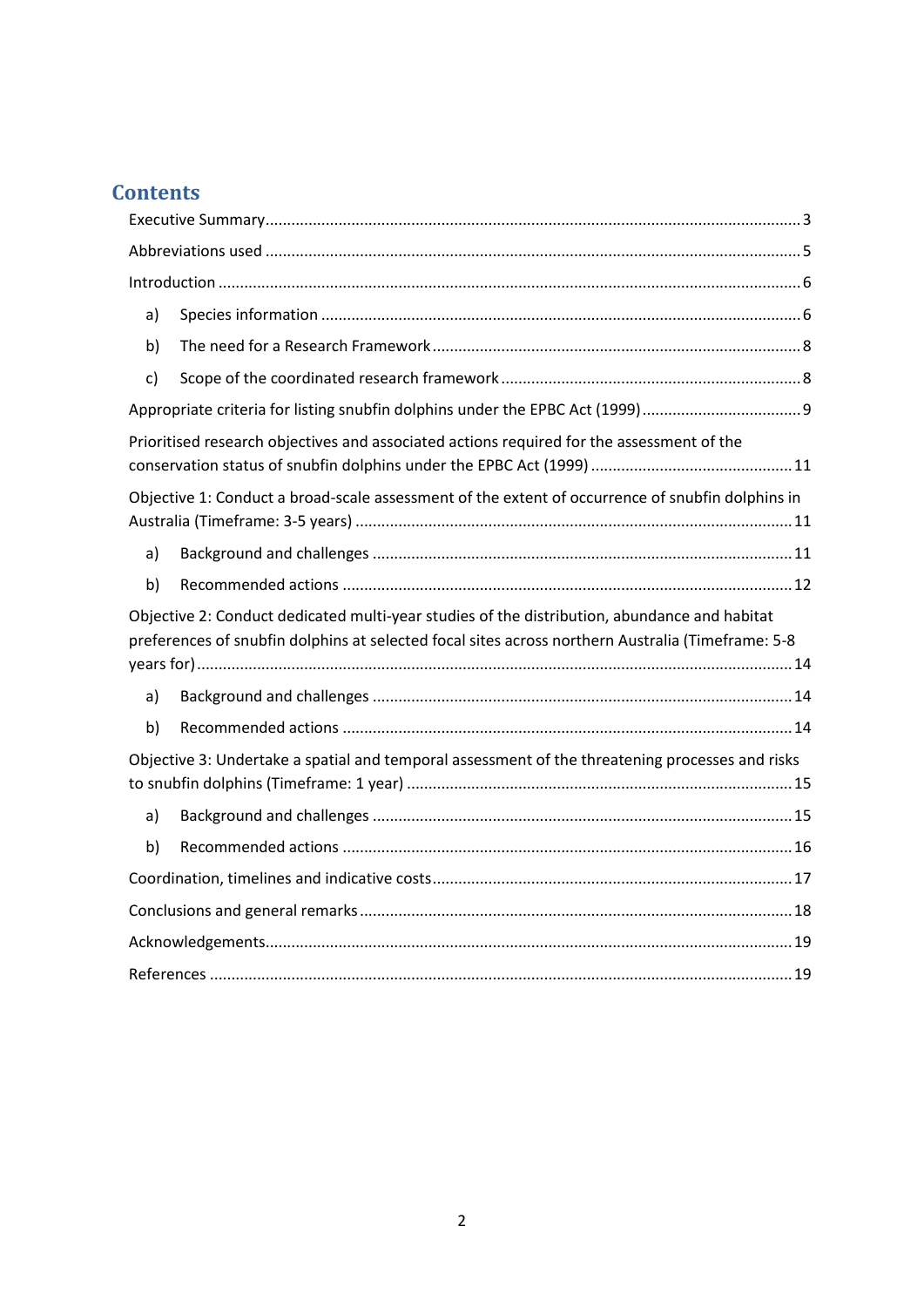# <span id="page-2-0"></span>**Executive Summary**

Australian snubfin dolphins (*Orcaella heinsohni;* hereafter snubfin dolphin) are found throughout coastal waters of northern Australia. They live in small populations of approximately 50-100 individuals, inhabit shallow inshore and estuarine waters, exhibit fine-scale population structure and have relatively small home ranges. These biological characteristics render the snubfin dolphin vulnerable to anthropogenic threatening processes, including habitat degradation, fishery bycatch and vessel strike.

Globally, snubfin dolphins are listed as 'Near Threatened' by the International Union for Conservation of Nature (IUCN), listed in Appendix I of the Convention on International Trade in Endangered Species (CITES) as 'most Endangered', and listed on Appendix II of the Convention on the Conservation of Migratory Species of Wild Animals (CMS). As a result of being listed under the CMS they are included on the list of migratory species under the *Environment Protection and Biodiversity Conservation Act 1999 (*EPBC Act).

Past efforts to nominate snubfin dolphins as a Threatened Species under the EPBC Act have been unsuccessful because the Threatened Species Scientific Committee concluded that a paucity of information precludes an assessment under the listing criteria of the EPBC Act.

The first step in developing this Research Framework was to determine which criteria would be most suitable for assessing the status of snubfin dolphins under the EPBC Act. The review ranked Criterion 3(B) as the highest priority for research. This criterion requires an estimate of the total number of mature individuals within the population; an indication of a continued decline and an assessment of the precariousness of the geographic distribution. Continued decline can be inferred or projected based on a number of indices including area of occupancy, number of locations and extent of suitable habitat. Research informing Criterion 1(A3) and Criterion 2 (see Appendix 1) could also be informative for an assessment but was considered a lower priority.

Given the outcome of the review this Research Framework aims to guide the delivery of the necessary information required for a future assessment of the snubfin dolphin under Criterion 3(B) of the EPBC Act. It should also serve to ensure that as funding sources arise they will be directed towards a planned, coordinated and strategic research strategy for this species. The Framework identifies three specific Research Objectives:

*Objective 1.* To conduct a broad-scale assessment of the extent of occurrence and area of occupancy of snubfin dolphins. This should include: a compilation of existing data sources; the development of an indigenous engagement and knowledge sharing strategy; the development of a temporally or spatially replicated presence/absence boat survey covering a large geographic range.

*Objective 2.* To conduct dedicated multi-year studies of the distribution, abundance and habitat use of snubfin dolphin at selected sites across northern Australia with differing levels of threatening processes. The studies would provide a plausible estimate of rate of change within sites and by extension, across the entire range.

*Objective 3.* To undertake a spatial and temporal risk assessment of current and projected threatening processes that impact snubfin dolphins.

The Research Objectives and associated Actions described within this Framework may also apply to other tropical dolphin species such as Indo-Pacific humpback dolphins (*Sousa chinensis*) and Indo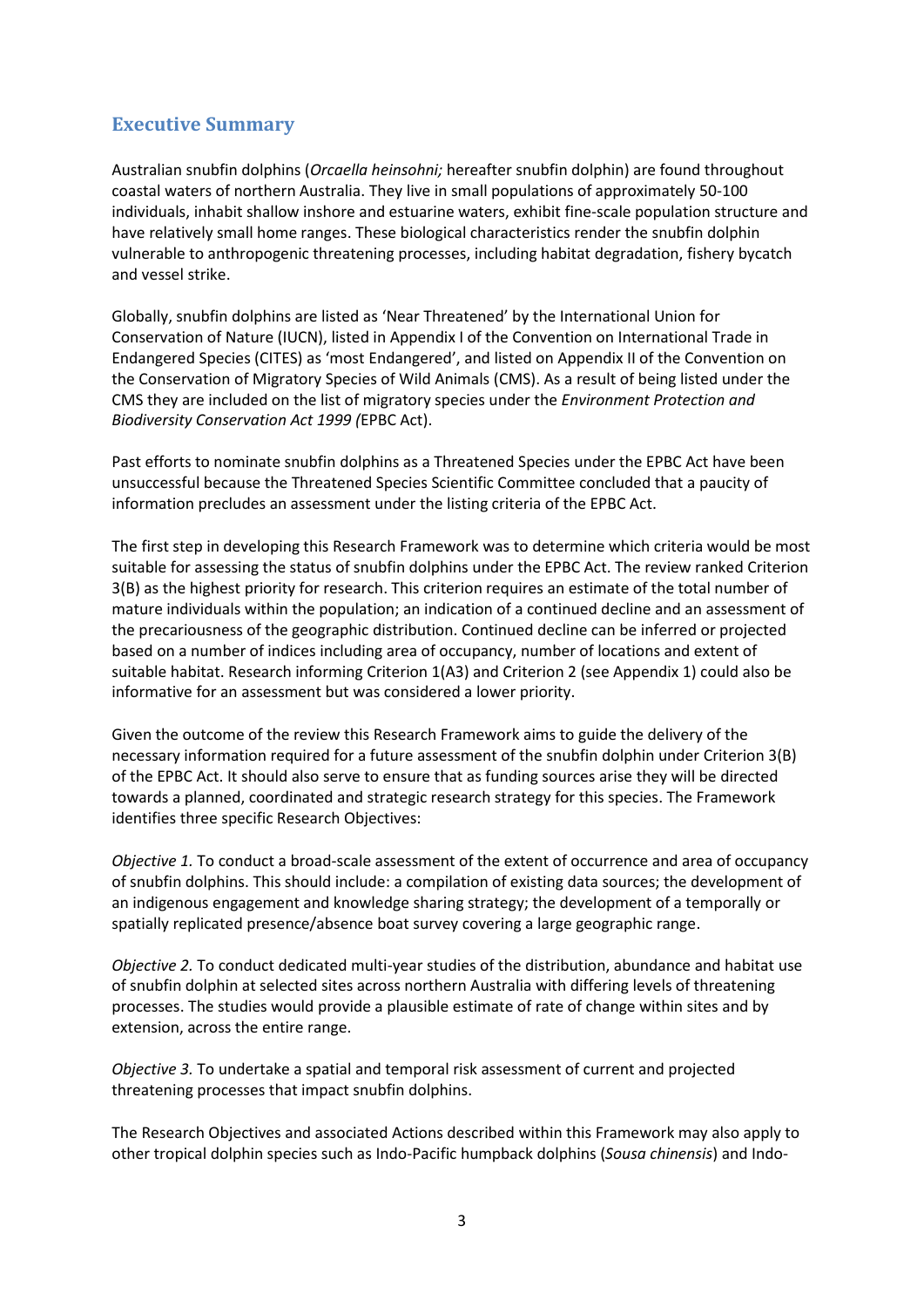Pacific bottlenose dolphins (*Tursiops aduncus*) which are also likely to be affected by similar anthropogenic threatening processes as snubfin dolphins.

It is recognised these ambitious objectives will require multiple funding sources and be conducted by many groups with varying and overlapping timeframes. Therefore to ensure adequate coordination and cooperation a Project Steering Committee will need to be established and supported to guide issues such as project funding, survey design, indigenous engagement, data sharing, data management, project reviews and communication. Such a committee would require support similar to that provided to Threatened Species Recovery Teams.

In addition to the establishment of the Steering Committee the following actions should be a priority: the establishment of a Methods Working Group to guide survey design; the development of an Indigenous Engagement Strategy in consultation with representatives of the Indigenous Advisory Committee, Ranger groups and other indigenous stakeholders; and the development of a Data Management Strategy.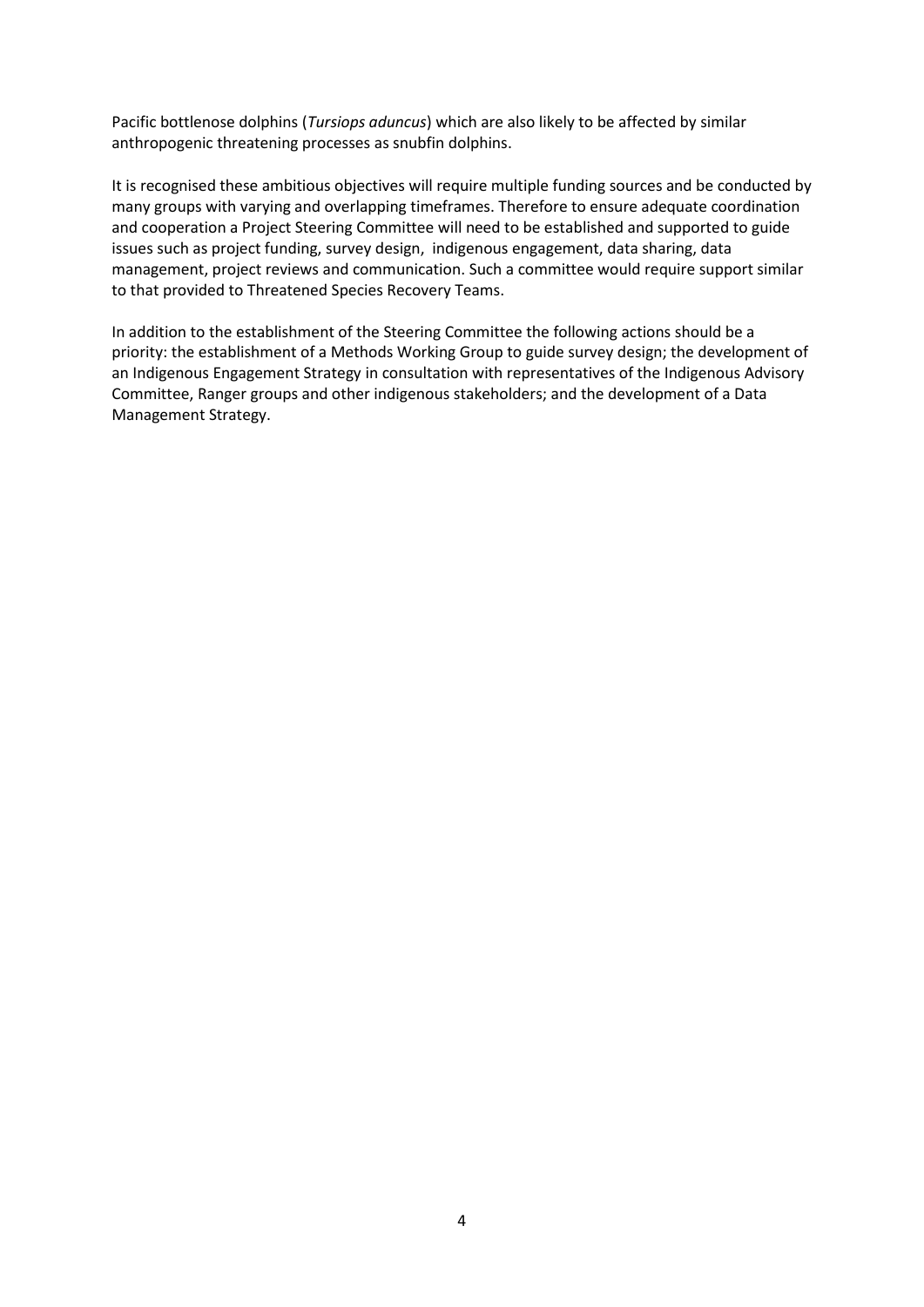# <span id="page-4-0"></span>**Abbreviations used**

| <b>CITES</b>            | Convention on International Trade in Endangered Species                      |
|-------------------------|------------------------------------------------------------------------------|
| <b>CMS</b>              | Conservation of Migratory Species of Wild Animals                            |
| <b>DSEWPaC</b>          | Department of Sustainability, Environment, Water, Population and Communities |
| <b>EPBC Act</b>         | Environment Protection and Biodiversity Conservation Act 1999 (Commonwealth) |
| <b>EPBC Regulations</b> | Environment Protection and Biodiversity Conservation Regulations 2000        |
| GIS                     | Geographic Information System                                                |
| <b>IAC</b>              | Indigenous Advisory Council                                                  |
| <b>IUCN</b>             | International Union for Conservation of Nature                               |
| <b>NAILSMA</b>          | Northern Australian Indigenous Land and Sea Management Alliance              |
| <b>PAM</b>              | <b>Passive Acoustic Monitoring</b>                                           |
| <b>TSSC</b>             | <b>Threatened Species Scientific Committee</b>                               |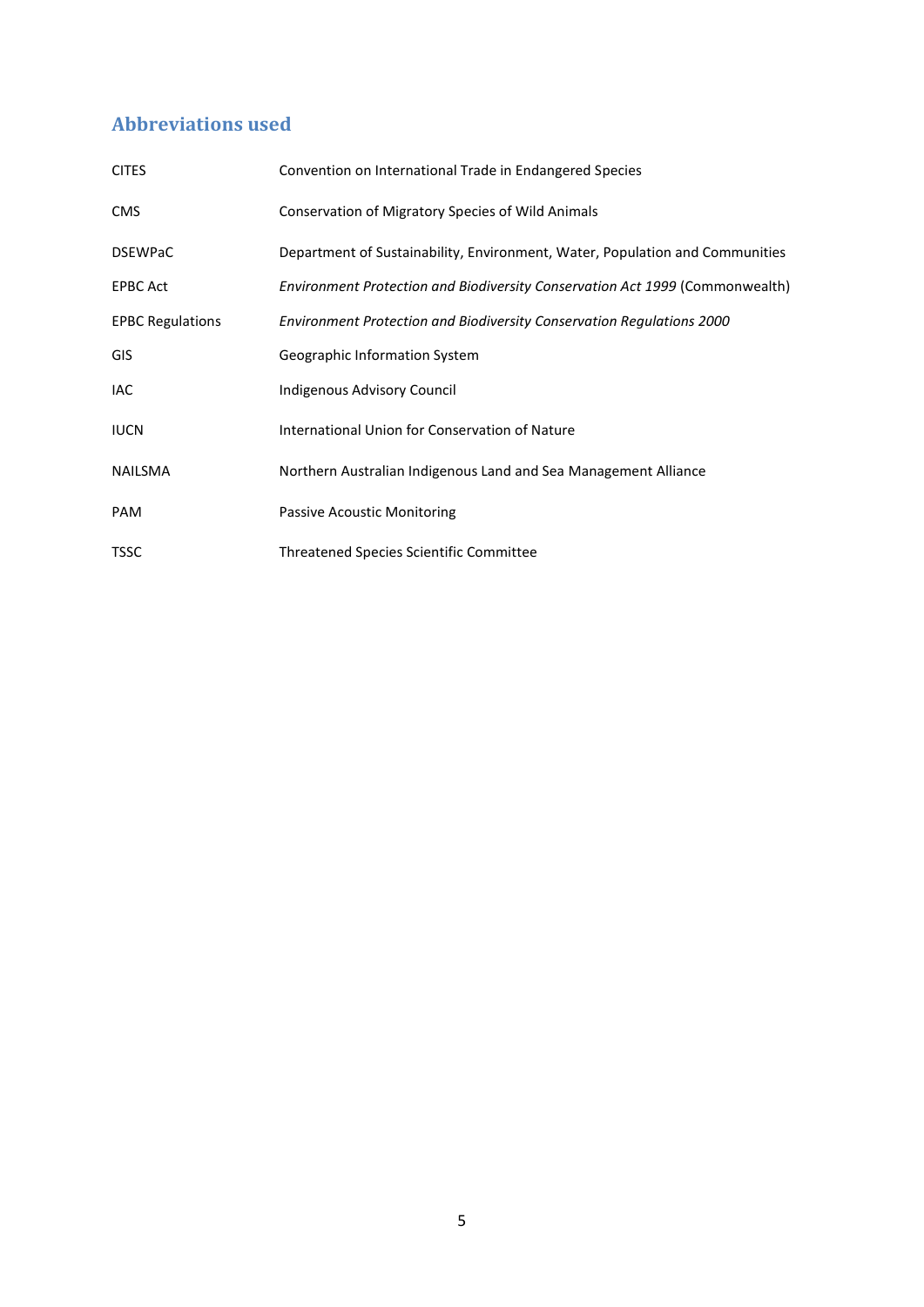# <span id="page-5-0"></span>**Introduction**

### <span id="page-5-1"></span>**a) Species information**

#### **Description**

The Australian snubfin dolphin, *Orcaella heinsohni,* hereafter 'snubfin dolphin', was described as a separate species in 2005 (Beasley et al., 2005). Previously it had been regarded as an unnamed population of Irrawaddy Dolphin (*Orcaella brevirostris*). The characteristics of snubfin dolphins on surfacing include a robust, low, rounded melon; a virtually beakless appearance with straight mouth line angled upwards; a long flexible neck often with a clear neck crease; and a smooth back. The dorsal fin, set on the mid-back, is small, triangular and slightly falcate with a pointed tip [\(Shirihai and](#page-20-0)  [Jarrett, 2006\)](#page-20-0).

#### **Distribution and habitat**

Australian snubfin dolphins are potentially found throughout coastal waters of northern Australia, including Queensland, Northern Territory and Western Australia [\(Parra and Ross, 2009;](#page-20-1) [Robertson](#page-20-2)  [and Arnold, 2009;](#page-20-2) [Allen et al., 2012\)](#page-18-2). The current estimate of extent of occurrence for snubfin dolphins is 93,070 km<sup>2</sup> comprised of: 38,400km<sup>2</sup> for Queensland, 33,050km<sup>2</sup> for Northern Territory, and 21,620 $km^2$  for Western Australia (WWF 2011 snubfin dolphin nomination).



**Figure 1: An indicative distribution map of the present distribution of the species based on best available knowledge (Department of the Environment) 1,2 .**

#### **Ecology, population status and threats**

**.** 

Information on the ecology and population status of snubfin dolphins is scarce, with detailed information only available for a few selected areas along Queensland's east coast [\(Corkeron et al.,](#page-18-3)  [1997;](#page-18-3) [Parra and Corkeron, 2001;](#page-20-3) [Parra et al., 2004;](#page-20-4) [Chilvers et al., 2005;](#page-18-4) [Parra, 2006a;](#page-20-5) [Parra et al.,](#page-20-6)  [2006a;](#page-20-6) [Parra et al., 2006c;](#page-20-7) [Parra, 2007;](#page-20-8) [Parra and Jedensjö, 2009;](#page-20-9) [Parra and Ross, 2009;](#page-20-1) [Cagnazzi et](#page-18-5)  [al., 2011;](#page-18-5) [Parra et al., 2011\)](#page-20-10), Northern Territory [\(Palmer et al., 2008;](#page-19-1) [Palmer, 2009;](#page-19-2) [Palmer, 2010;](#page-19-3) [Palmer et al., 2011\)](#page-19-4) and Western Australia [\(Thiele, 2005;](#page-20-11) [Thiele, 2008;](#page-20-12) [Thiele, 2010a;](#page-20-13) [Thiele, 2010b\)](#page-20-14). For a comprehensive review of the state of knowledge of inshore dolphins in northern Australia see Beasley et al. [\(2012a\)](#page-18-6). Evidence from these studies indicates that snubfin dolphins live in small

 $1$  It is recognised that snubfin dolphins have been positively identified outside this indicative range and research conducted under the auspices of this Research Framework should take these into account when designing surveys.

 $2$  A digital map that can be searched at finer scales will be produced by the Scientific Methods Working Group.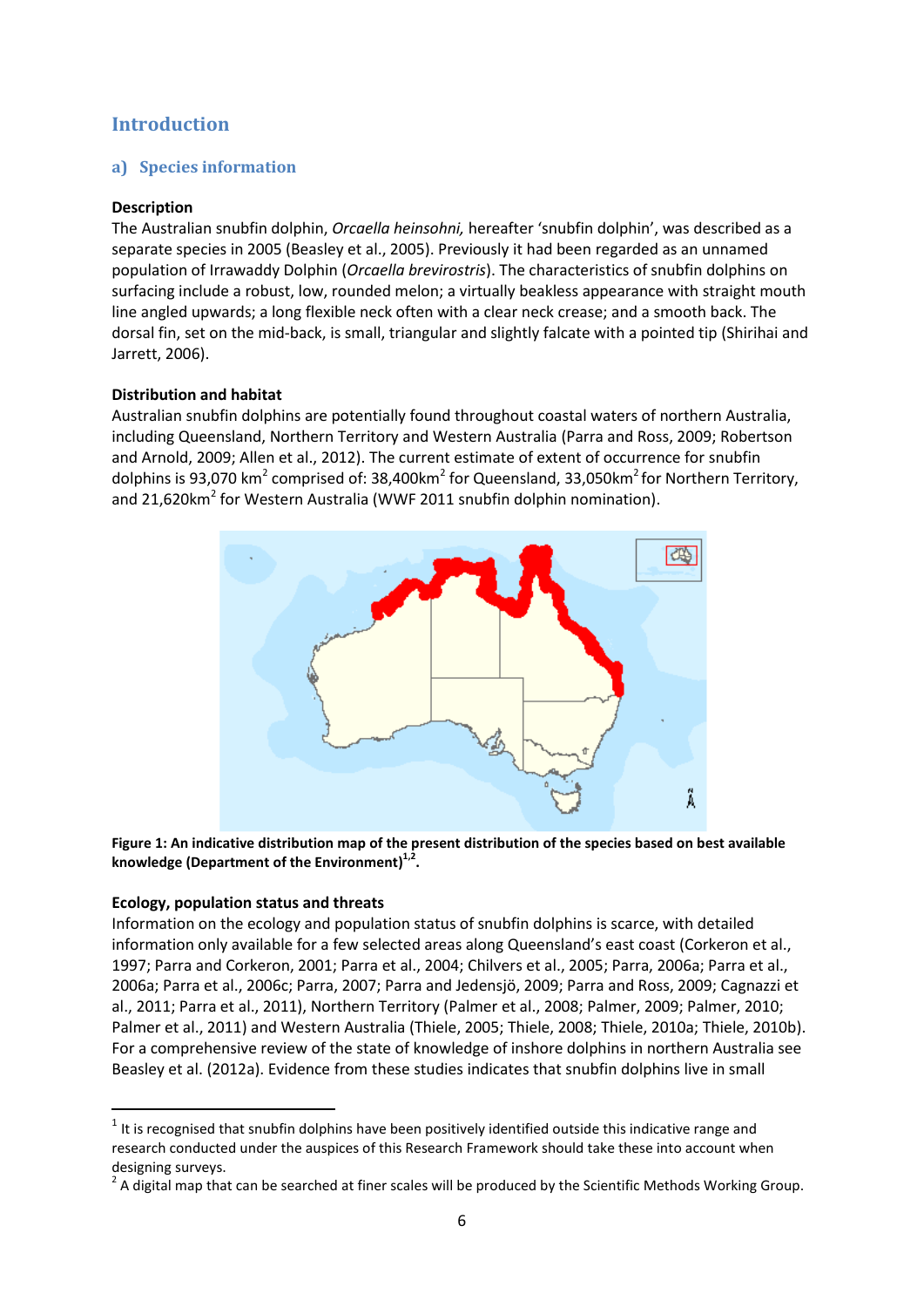populations of approximately 50-100 individuals [\(Parra et al., 2006a;](#page-20-6) [Cagnazzi et al., 2011\)](#page-18-5), inhabit mainly shallow inshore and estuarine waters [\(Parra et al., 2004;](#page-20-4) [Parra, 2006a;](#page-20-5) [Parra et al., 2006c\)](#page-20-7), feed on a wide variety of fish and cephalopods associated with these inshore habitats [\(Parra and](#page-20-9)  [Jedensjö, 2009\)](#page-20-9), exhibit genetic population structure and low gene flow between populations [\(Cagnazzi, 2010; Parra et. al. unpublished\)](#page-18-7), and have relatively small home ranges [\(Parra, 2006b;](#page-20-15) [Cagnazzi, 2010;](#page-18-7) [Cagnazzi et al., 2011\)](#page-18-5). In general, snubfin dolphins appear to exist as a metapopulation; a group of spatially separated populations (subpopulations) which interact at some level. However, it also appears that there are relatively isolated local populations [\(Cagnazzi, 2010\)](#page-18-7).

The biological features discussed above, render the Australian snubfin dolphin particularly vulnerable to anthropogenic threatening processes, including habitat degradation caused by coastal zone development and pollution, injury or mortality caused by gillnetting, and vessel strike (for examples refer to Figure 2).

#### **Conservation status**

Globally, snubfin dolphins are listed as 'Near Threatened' by the International Union for Conservation of Nature (IUCN), listed in Appendix I of the Convention on International Trade in Endangered Species (CITES) as 'most Endangered', and listed on Appendix II of the Convention on the Conservation of Migratory Species of Wild Animals (CMS). As a result of being listed under the CMS they are included on the list of migratory species under the EPBC Act.



**Figure 2: Draft conceptual model of the multi-scale factors influencing the population dynamics of snubfin and humpback dolphins (Parra et al., 2012).**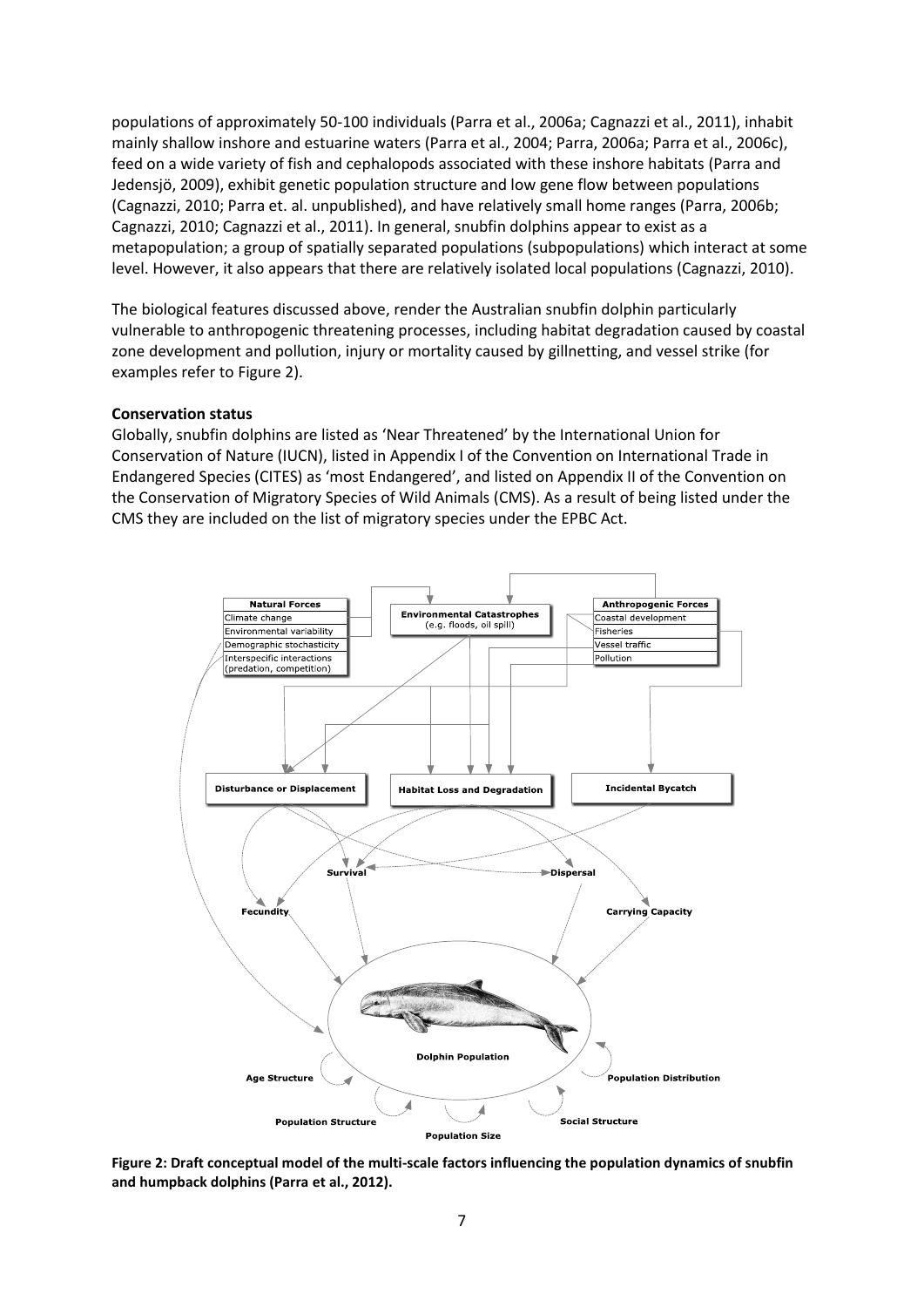#### <span id="page-7-0"></span>**b) The need for a Research Framework**

Concerns about the conservation and management of snubfin dolphins have been raised due to the species' vulnerability to anthropogenic threats and the rapid development of the coastline throughout much of species' range [\(Parra et al., 2006b;](#page-20-16) [Cagnazzi, 2010;](#page-18-7) [Bejder et al., 2012\)](#page-18-8). Despite these concerns, the assessment of snubfin dolphins' national conservation status is currently constrained by the lack of adequate information on distribution, population size and trend*.*

Past efforts to nominate snubfin dolphins for listing as 'Vulnerable' under Criteria 1 and 2 of the *Environment Protection and Biodiversity Conservation Act 1999* (the EPBC Act) in 2011 were unsuccessful. The Threatened Species Scientific Committee decided there was currently insufficient information to assess the species against the listing criteria of the EPBC Act [\(see Appendix 1; Beasley](#page-18-9)  [et al., 2012b\)](#page-18-9).

The conservation status of Threatened Species under the EPBC Act reflects the species' risk of extinction. This risk is assessed using information on the species' population dynamics (population size and trends, population structure) and the key biological and environmental factors influencing those dynamics (distribution, behaviour, life history, habitat use, and the effects of human activities). Why dolphin populations increase or decrease is complex and involves many variables; Figure 2 presents a conceptual model of the multi-scale factors influencing the population dynamics of snubfin dolphins [\(Parra et al., 2012\)](#page-20-17).

Addressing the information gaps in snubfin dolphin ecology and population dynamics requires a coordinated, structured, hierarchical, large-scale research effort that is 1) spatially comprehensive; 2) rigorous in the treatment of sampling error; and 3) sustainable over the time scales necessary to detect population trends or changes in distribution. However, given the snubfin dolphins' small, isolated populations, their large distribution geographical (including throughout remote northern Australia); their inconspicuous surfacing behaviour; and the limited financial resources available to carry out comprehensive monitoring, there are considerable challenges to obtain this information. The collection of will data require significant financial and logistical resources and a coordinated, strategic approach to long term monitoring of snubfin dolphin populations guided by a set of priority objectives and actions, hence the development of this research framework.

#### <span id="page-7-1"></span>**c) Scope of the coordinated research framework**

The scope of this Research Framework is to stimulate and guide research aimed at the provision of information required to assess the conservation status of Australian snubfin dolphins (*Orcaella heinsohni*) under the EPBC Act. Nevertheless, other tropical inshore dolphins such as Indo-Pacific humpback dolphins (*Sousa chinensis*) and Indo-Pacific bottlenose dolphins (*Tursiops aduncus*) have similar life history traits and may also be impacted by similar threatening processes as those affecting snubfin dolphins. Therefore, when appropriate, any research conducted under the auspices of this framework should also opportunistically collect information on other tropical inshore dolphin species.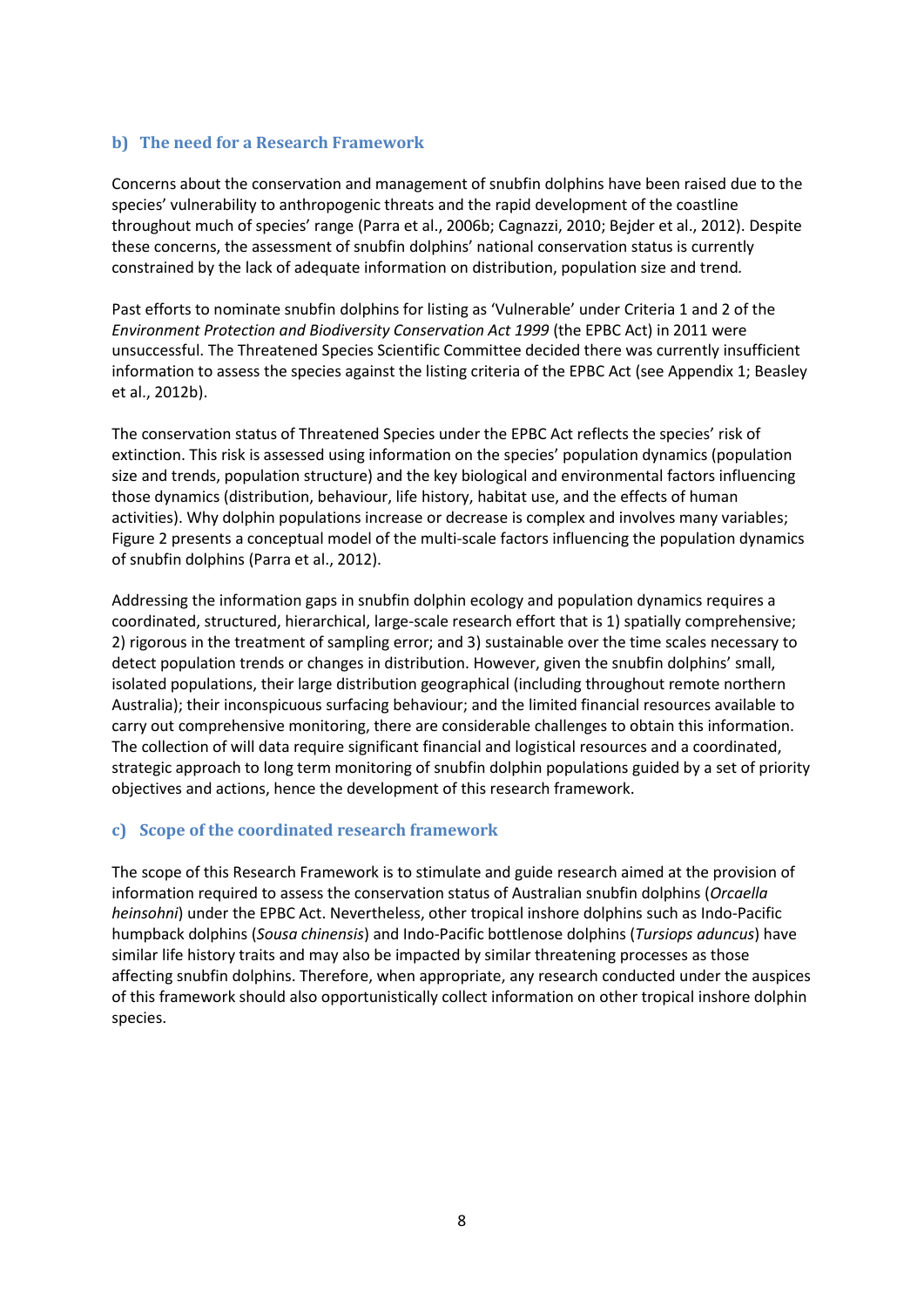# <span id="page-8-0"></span>**Appropriate criteria for listing snubfin dolphins under the EPBC Act (1999)**

A review of the EPBC listing criteria for an assessment of snubfin dolphins was undertaken during a two-day workshop held in Melbourne, 10-11 December 2012 [\(DSEWPaC 2013\)](#page-19-0). This workshop assessed the likelihood of being able to provide the necessary information to apply one or more of the five listing criteria within a reasonable timeframe given the likely logistical and financial constraints of studying this species. The ranked criteria for an assessment of snubfin dolphins is presented in Table 1.

The workshop agreed Criterion 3(B) was the most likely criterion under which an assessment could be completed. This criterion specifies that a species is eligible for listing if the estimated total number of mature individuals is determined to be very low, low or limited and evidence suggest that either the number will continue to decline at a very high to substantial rate, or the number is likely to continue to decline and the species' geographic distribution is precarious for its survival. Precariousness is judged on a case by case basis with regard to the degree of threat operating on the species (see Appendix 1).

Criterion 3(B) was considered most suitable for targeted research because it is logistically feasible, (although still very challenging) to: assess the geographic extent and occupancy of snubfin dolphins; the threats to the species' habitat and survival; and to derive an index or order of magnitude of the total number of mature adults. The latter may be possible through calibration of sighting rates at sites surveyed for presence/absence or occupancy against sighting rates at more intensively studied sites. This would require mark-recapture studies to follow a transect design that allows the area surveyed and number of sightings per length of transect to be derived (see Appendix 2).

Monitoring snubfin dolphins throughout their range in Australia in order to estimate abundance and changes in abundance over time would be extremely difficult. However, it may also be possible to document or project a decline for snubfin dolphins over its entire range if declines were observed at intensively studied focal sites and the threatening processes underlying these declines shown to operate over a large spatial scale (Brooks et al., 2014). Therefore, Criteria 1 (A3) was deemed to be medium priority because with new data from focal study sites it may be possible to argue a suspected decline within the next 10 years if these dolphins are shown to be vulnerable to expanding anthropogenic threats. Similarly, Criterion 2, which relates to declines in geographic distribution, was also ranked as a medium priority because in time it may be possible to document changes in the area of occupancy (B2).

Criteria 4 (total number of mature individuals) and 5 (probability of extinction) were deemed to be low priority for research because snubfin dolphins are unlikely to qualify under the former (<1000 adults) and our understanding of the biology of snubfin dolphins is too poor to construct a quantitative population viability analysis for the latter.

Given the outcome of the review of listing criteria, research conducted under this Research Framework should focus on collecting data to inform an assessment of snubfin dolphins under Criterion 3(B) with the understanding that information could also be used to assess snubfin dolphins against Criteria 1(A3) and 2.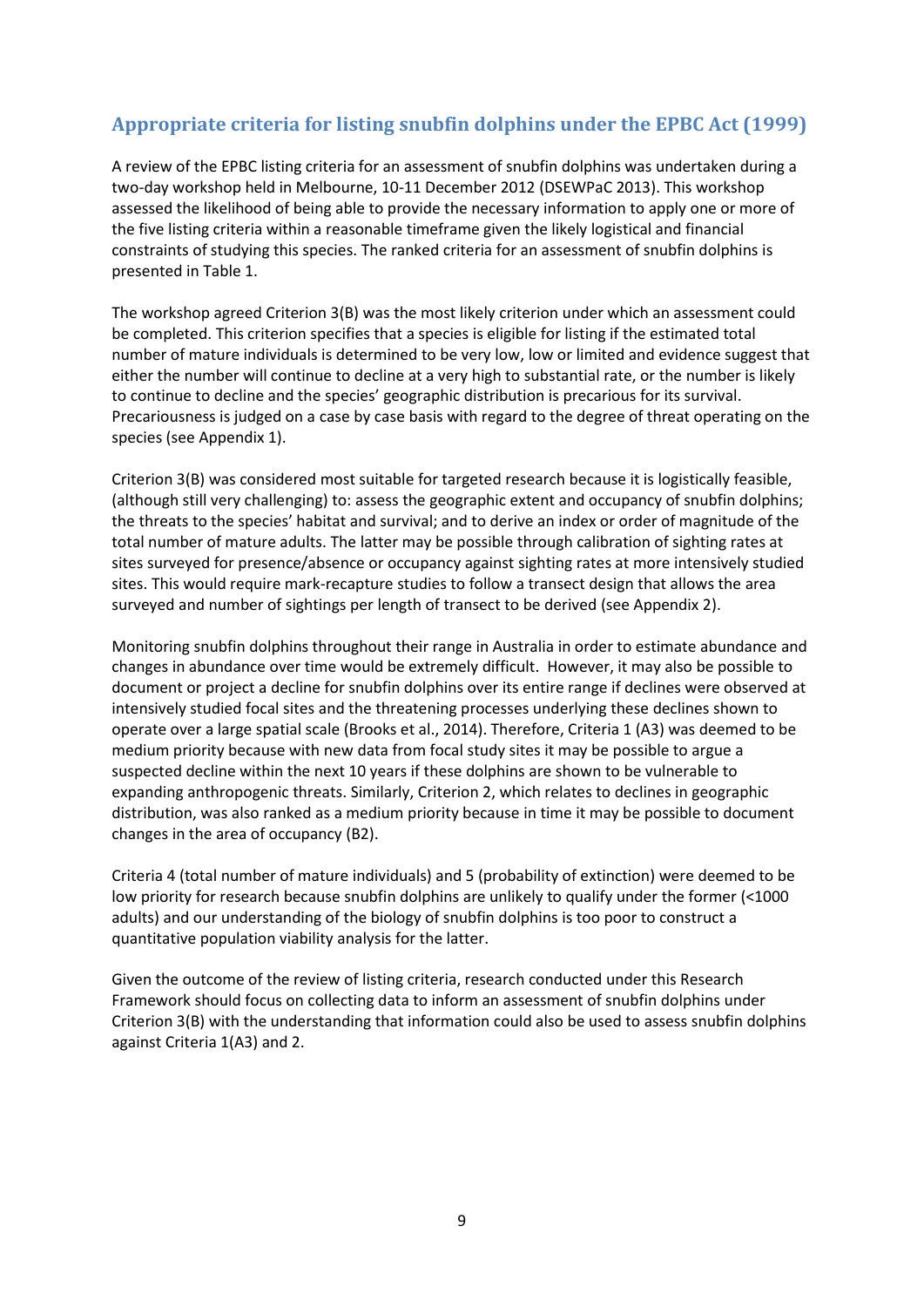## **Table 1: Criteria for listing under the EPBC Act (1999) and their research priority for a future assessment of snubfin dolphins (***cf***. Appendix 1)**

| <b>Criteria</b>     | Content                                                                                                                                        | <b>Priority for research</b> |
|---------------------|------------------------------------------------------------------------------------------------------------------------------------------------|------------------------------|
| <b>Criterion 1</b>  | A1 - An observed, estimated, inferred or suspected population size                                                                             | Low                          |
| <b>Reduction in</b> | reduction over the last 10 years or 3 generations where causes are                                                                             |                              |
| numbers             | reversible and understood and ceased, based on any of the                                                                                      |                              |
|                     | following:                                                                                                                                     |                              |
|                     | a)<br>Direct observation                                                                                                                       |                              |
|                     | An index of abundance appropriate to the species<br>b)                                                                                         |                              |
|                     | A decline in area of occupancy, extent of occurrence and/or quality of<br>C)                                                                   |                              |
|                     | habitat<br>d)<br>Actual or potential levels of exploitation                                                                                    |                              |
|                     | The effects of introduced species, hybridization, pathogens, pollutants,<br>e)                                                                 |                              |
|                     | competitors or parasites                                                                                                                       |                              |
|                     | A2 - An observed, estimated, inferred or suspected population size                                                                             | Low                          |
|                     | reduction over the last 10 years or 3 generations where causes may                                                                             |                              |
|                     | not be reversible or not understood or not have ceased, based on                                                                               |                              |
|                     | any of a) to e) above.                                                                                                                         |                              |
|                     |                                                                                                                                                |                              |
|                     | A3 - A population size reduction projected or suspected to be met                                                                              | Medium                       |
|                     | within the next 10 years or 3 generations, based on any of b) to e)                                                                            |                              |
|                     | above.                                                                                                                                         |                              |
|                     | A4 - An observed, estimated, inferred or suspected population size                                                                             | Low                          |
|                     | reduction over the last 10 years or 3 generations where time period                                                                            |                              |
|                     | must include both past and future and where reduction or its causes                                                                            |                              |
|                     | may not have ceased or may not be understood or may not be                                                                                     |                              |
|                     |                                                                                                                                                |                              |
|                     | reversible, based on any of a) to e) above.                                                                                                    |                              |
| <b>Criterion 2</b>  | <b>B1 Extent of occurrence</b>                                                                                                                 | Medium                       |
| Geographic          | B2. Area of occupancy                                                                                                                          |                              |
| distribution        |                                                                                                                                                |                              |
|                     | Geographic distribution is precarious based on at least two of a) to                                                                           |                              |
|                     | $c$ ).                                                                                                                                         |                              |
|                     | Severely fragmented or known to exist at a limited location<br>a)                                                                              |                              |
|                     | Continuing decline, observed, inferred or projected, in any of the<br>b)                                                                       |                              |
|                     | following:                                                                                                                                     |                              |
|                     | extent of occurrence<br>i.                                                                                                                     |                              |
|                     | ii.<br>area of occupancy<br>area, extent and/or quality of habitat<br>iii.                                                                     |                              |
|                     | number of locations or subpopulations<br>iv.                                                                                                   |                              |
|                     | number of mature individuals<br>٧.                                                                                                             |                              |
|                     | Extreme fluctuations in any of the following:<br>C)                                                                                            |                              |
|                     | extent of occurrence<br>i.                                                                                                                     |                              |
|                     | area of occupancy<br>ii.<br>number of locations or subpopulations                                                                              |                              |
|                     | iii.<br>number of mature individuals<br>iv.                                                                                                    |                              |
|                     |                                                                                                                                                |                              |
| <b>Criterion 3</b>  | Number of mature individuals is < 10,000 and either (A) or (B) is                                                                              | High                         |
| <b>Total number</b> | true:                                                                                                                                          | <b>PRIMARY CANDIDATE</b>     |
| of mature           | (A) Rate of continued decline (see Appendix 1) or                                                                                              |                              |
|                     |                                                                                                                                                |                              |
| <b>individuals</b>  | (B) Continued decline and geographic distribution is precarious,                                                                               |                              |
|                     | based on at least two of a) to c):                                                                                                             |                              |
|                     | Severely fragmented or known to exist at a limited location.<br>a)<br>b)<br>Continuing decline, observed, inferred or projected, in any of the |                              |
|                     | following:                                                                                                                                     |                              |
|                     | extent of occurrence<br>i.                                                                                                                     |                              |
|                     | ii.<br>area of occupancy                                                                                                                       |                              |
|                     | area, extent and/or quality of habitat<br>iii.                                                                                                 |                              |
|                     | number of locations or subpopulations<br>iv.                                                                                                   |                              |
|                     | number of mature individuals<br>v.<br>Extreme fluctuations in any of the following:                                                            |                              |
|                     | C)<br>extent of occurrence<br>i.                                                                                                               |                              |
|                     | ii.<br>area of occupancy                                                                                                                       |                              |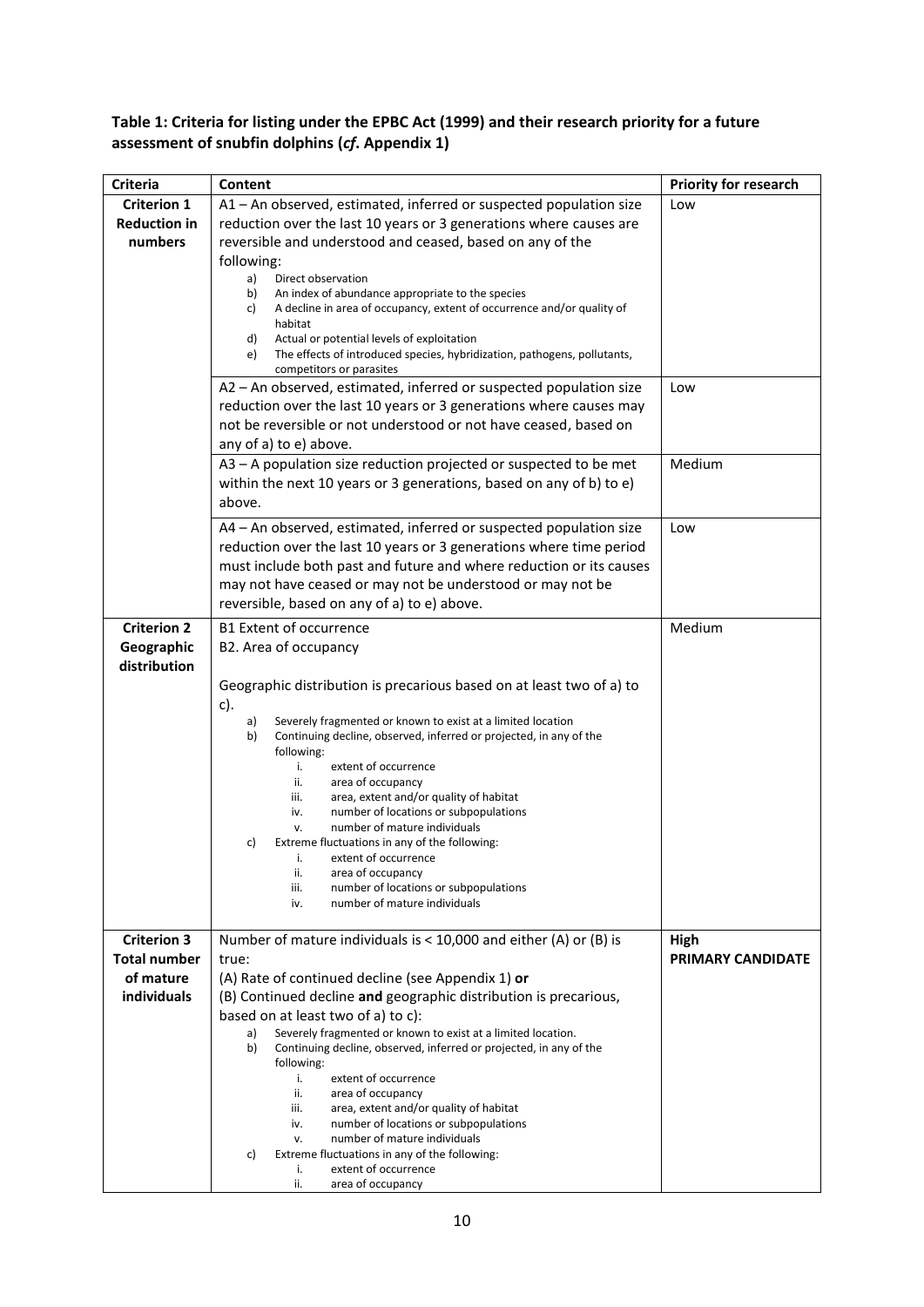| <b>Criteria</b>                                                               | Content                                                                              | <b>Priority for research</b> |
|-------------------------------------------------------------------------------|--------------------------------------------------------------------------------------|------------------------------|
|                                                                               | iii.<br>number of locations or subpopulations<br>iv.<br>number of mature individuals |                              |
| <b>Criterion 4</b><br><b>Total number</b><br>of mature<br>individuals<br>only | The estimated total number of mature individuals is $<$ 1,000                        | Low                          |
| <b>Criterion 5</b><br><b>Probability of</b><br>extinction                     | Probability of extinction in the wild (see Appendix 1)                               | Low                          |

# <span id="page-10-0"></span>**Prioritised research objectives and associated actions required for the assessment of the conservation status of snubfin dolphins under the EPBC Act (1999)**

To obtain sufficient data to assess snubfin dolphins under Criterion 3(B) will require coordinated research over a large spatial area and over several years of effort. Therefore, it is important to set realistic objectives that take into account the likely logistical, analytical and financial constraints of monitoring this species.

There will need to be broad scale surveys to elucidate the distribution and occupancy of snubfin dolphins and estimate the total number of mature adults; fine-scale studies to investigate snubfin dolphin abundance, life history parameters, habitat preferences and vulnerability to anthropogenic disturbance; and a review of the current and projected distribution of threatening processes that impact snubfin dolphins.

Therefore, three objectives have been identified:

**Objective 1.** Conduct a broad-scale assessment of the extent of occurrence and area of occupancy of snubfin dolphins in Australia (Timeframe: 3-5 years).

**Objective 2.** Conduct dedicated multi-year studies of the distribution, abundance and habitat use of snubfin dolphins at selected focal sites across northern Australia (Timeframe: 5-8 years).

**Objective 3.** Undertake a spatial and temporal risk assessment of the threatening processes to snubfin dolphins (Timeframe: 1 year).

These three objectives and the actions required against each are discussed in detail below.

## <span id="page-10-1"></span>**Objective 1: Conduct a broad-scale assessment of the extent of occurrence of snubfin dolphins in Australia (Timeframe: 3-5 years)**

#### <span id="page-10-2"></span>**a) Background and challenges**

The paucity of data currently available on the distribution, abundance and population dynamics of snubfin dolphins is a major constraint to a formal assessment of their conservation status under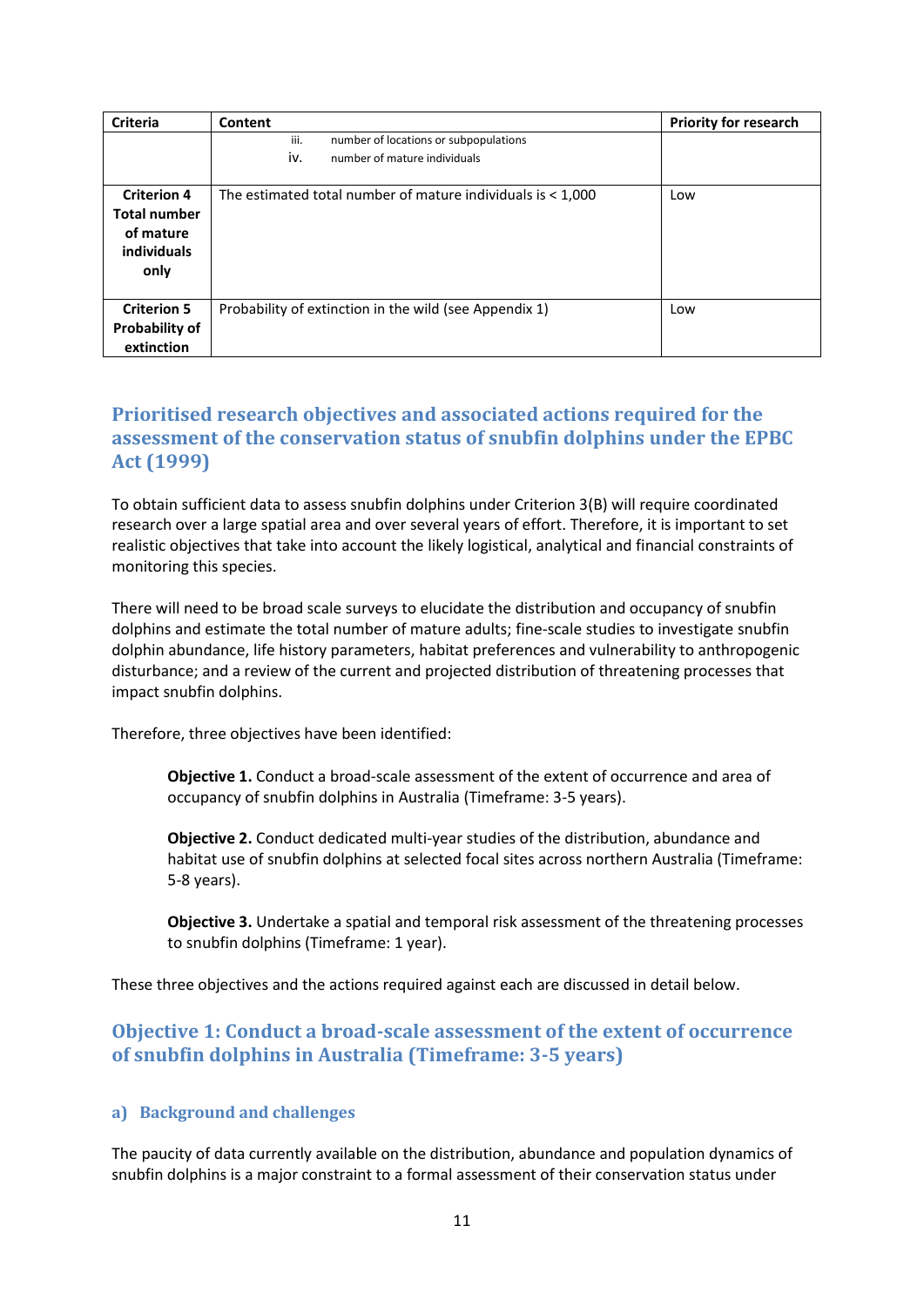EPBC criteria. Indeed, the lack of adequate information on these aspects was a key factor in the Threatened Species Scientific Committee's (TSSC) decision to not recommend it be included on the Proposed Priority Assessment List in 2011.

A major challenge associated with collecting information to assess snubfin dolphin conservation status using Criterion 3(B), or indeed Criteria 1(A3) and 2, is that we currently have a poor understanding of the actual spatial distribution of snubfin dolphins. Snubfin dolphins are thought to be widely distributed along the northern Australian coastline but no dedicated wide-scale surveys have been conducted. At present, their distribution is inferred primarily from local studies, strandings, museum records and aerial surveys for other species. This precludes an accurate estimation of their *extent of occurrence* (i.e. area contained within the shortest continuous imaginary boundary which can be drawn to encompass all the known, inferred or projected sites of present occurrence of a taxon, excluding cases of vagrancy) and *area of occupancy* (i.e. area within its 'extent of occurrence' which is occupied by a taxon, excluding cases of vagrancy). Both measures are essential for assessing a decline in population size, extent of occurrence, area of occupancy, and extent of habitat; and for assessing the precariousness of the snubfin dolphin's geographic distribution under Criterion 3(B) (as well as Criteria 1(A3) and 2.

A second major challenge is that, at present, there are no national population estimates or indices of abundance available for snubfin dolphins. Population estimates are only available for a few selected locations along Queensland's east coast. Moreover, snubfin dolphins appear to occur in relatively small populations rendering the detection of any population changes and trends extremely difficult and unacceptable as a key population assessment strategy (i.e. power analyses indicate that by the time population decline is detected populations would be at extremely low numbers [\(Parra et al.,](#page-20-17)  [2012\)](#page-20-17).

Nevertheless, in order to address Criterion 3(B) or 1(A3) some estimate or index of abundance is necessary. Formal abundance estimation at all sites where snubfin are found to occur is not feasible given the effort and expense required to sample for this over the whole range. Moreover, survey platforms that would allow the coverage of large areas, such as aerial surveys, have proven inefficient due to problems of species identification in either turbid waters or lack of 'closing-mode' protocols (i.e. survey effort suspended to circle back animals sighted) to confirm species identification<sup>3</sup>. However, it may be possible to derive an index of abundance through calibration of sighting rates at sites surveyed (by boat) for presence/absence or occupancy against sighting rates during carefully designed transect surveys at focal study sites (see Objective 2), where formal abundance estimates are available. It may also be possible to derive abundance estimates for some sites (where dolphin density or sampling effort are greater) from a broad scale occupancy study that uses information on the number of sightings on transect segments rather than simply the observation that there was either at least one or none [\(N-Mixture models, Royle, 2004\)](#page-20-18). Both Criteria 3(B) and 1(A3) also allow inferences about population trends to be derived using measures of habitat quality, rather than being restricted to direct estimates of population number and direct observation of trends.

#### <span id="page-11-0"></span>**b) Recommended actions**

**.** 

*1.1. Compile and map (GIS) all snubfin dolphin location data available throughout their range from, e.g., previous, dedicated aerial and boat surveys, stranding databases, whale* 

 $3$  It is recognised that the dedicated use of aerial surveys for snubfin dolphins has proven successful in some areas (e.g. Port Alma and Port Curtis; Isabel Beasley personal communication), and helicopter surveys can be used to assess hotspots.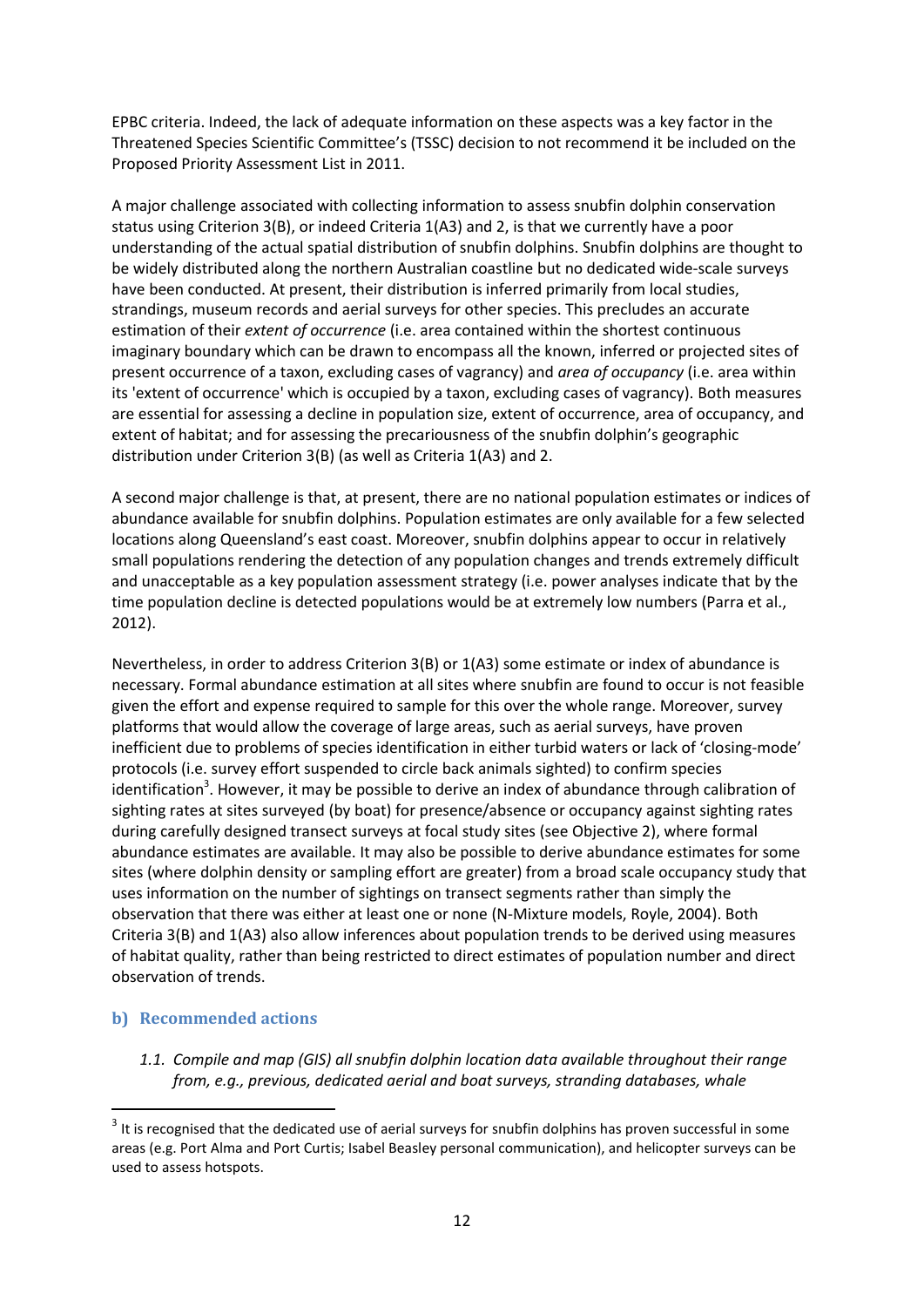*watching tours, published literature, Environmental Impact Assessment reports, and wildlife management agencies databases, and use the results (alongside those from Action 3.1) to inform Action 1.5.*

Given the huge extent of occurrence and area of occupancy of snubfin dolphins (Beasley et al. 2012a), there is a clear need to compile existing information and subsequently mount a carefully designed, dedicated survey effort that, where possible, engages indigenous Ranger programs. Data on the sighting locations of snubfin dolphins for different areas along their distribution are currently available from different data sources and survey platforms. However these data are in different formats and collated in disparate databases. Data from these different sources should be brought together into a single Geographic Information System (GIS) database for display, storage, and analysis. This data set can provide a baseline for the estimation of the actual extent of occurrence and area of occupancy of snubfin dolphins at a coarse-scale across northern Australia. Both are key parameters for assessing the conservation status of the species.

- *1.2. Develop an indigenous engagement strategy and conduct a series of community mapping and knowledge sharing workshops in both remote and urban regions to record the knowledge of traditional owners and other stakeholders on tropical inshore dolphins.*
- *1.3. Investigate the utility of the Indigenous Tracker Program (I-Tracker; NAILSMA) to assist with Actions 1.1 and 1.5; and*
- *1.4. Engage with Rangers, community members and research groups to conduct structured surveys to obtain information on occupancy to contribute to Actions 1.1 and 1.5. An agreement on data sharing arrangements will be required.*

Information on the occurrence of snubfin dolphins in the northern region of Australia is scarce due to the large spatial extent and remoteness of this area. A collaborative and integrative approach is required in these remote regions, and others, that harness the capacity of indigenous communities and other stakeholders (e.g. local fishers) to monitor marine wildlife using their knowledge and logistical capacity, in conjunction with scientific techniques. Thus, a series of community mapping and knowledge sharing workshops should be conducted in both remote and urban regions throughout the dolphins' range to record the indigenous knowledge of traditional owners and other stakeholders. This knowledge can then be used to design and conduct dedicated surveys in collaboration with local Ranger groups as well as provide communities with information that assists their sea management activities. A process to collect such data has already been tested [\(Marsh et](#page-19-5)  [al., 2010;](#page-19-5) [Grech et al., in review\)](#page-19-6) and refinements and expansion of these methods to other areas are currently underway (Isabel Beasley, personal communication).

1.5. *Design (based on the results of Action 1.1.) and conduct temporally or spatially replicated presence/absence, boat-based surveys over large-scale areas in both remote and urban regions of Australia*.

Uncertainty in the estimation of extent of occurrence and area of occupancy can be minimised through temporally or spatially replicated presence/absence sampling effort in both remote and urban regions of Australia. Dedicated boat-based surveys should be conducted to monitor presence/absence or occupancy of snubfin dolphins, in collaboration with adequately trained and assisted Rangers and/or community members. Data on the environmental characters of the habitats sampled should also be collected during the surveys to inform our understanding of the probability of occupancy and/or precariousness of geographic distribution based on environmental information such as habitat quality. Efforts should be made to include a range of habitats of varying quality in the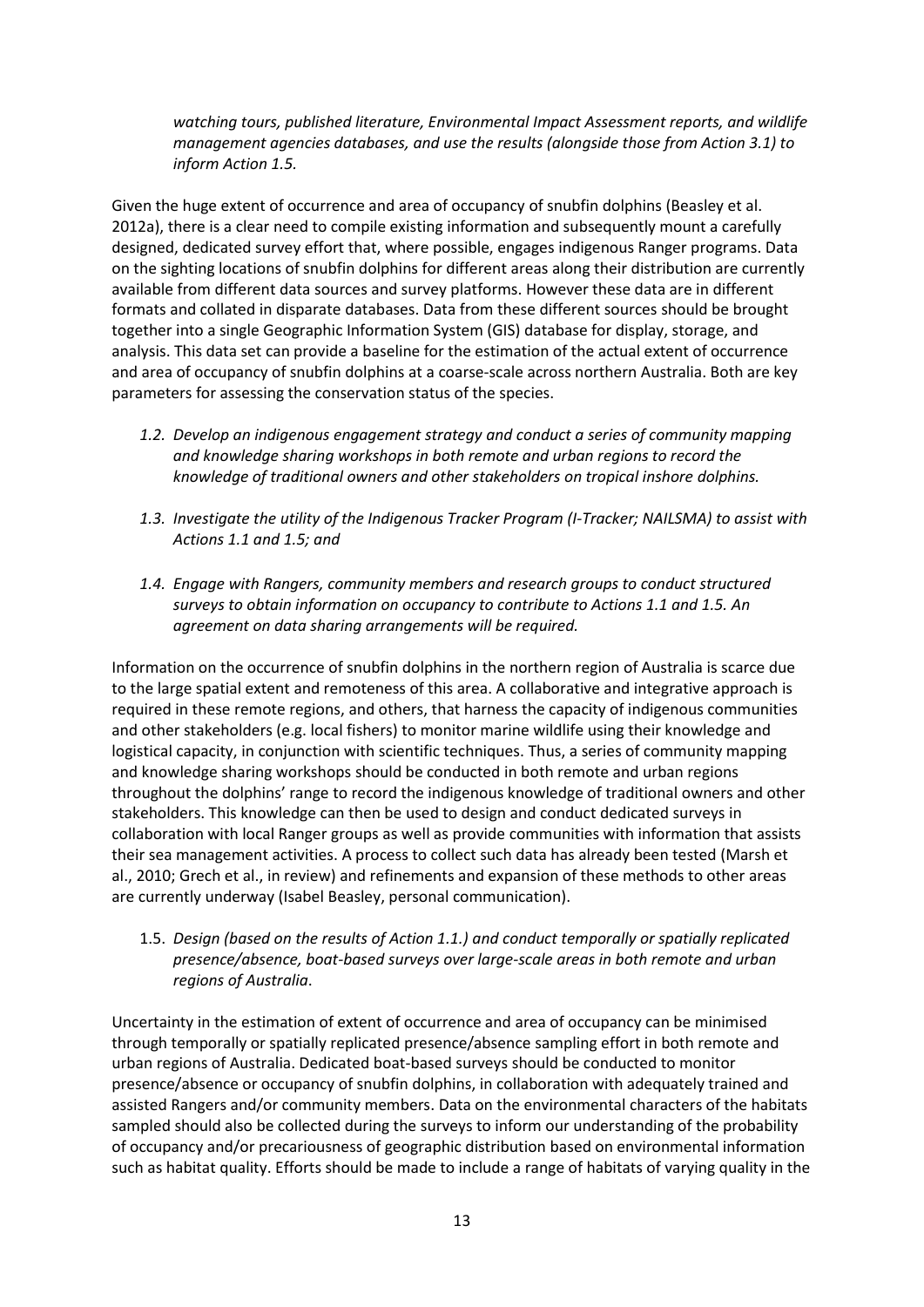study. Although logistically difficult and expensive to implement, such broad-scale surveys are urgently needed to address information gaps and to provide data that can also assist in meeting Objectives 2 and 3.

#### *1.6. Explore the use of new techniques, e.g. Passive Acoustic -Monitoring (PAM), alongside boatbased surveys for broad-scale assessment of snubfin dolphin occurrence.*

The use of Passive Acoustic Monitoring (PAM) alongside boat-based surveys should be explored to aid the broad scale assessment of snubfin dolphin occurrence. PAM can add a temporal dimension to presence/absence/occupancy and is especially useful in areas where data are currently lacking. However, careful consideration would be required as PAM needs to be conducted in areas with low levels of ambient noise.

# <span id="page-13-0"></span>**Objective 2: Conduct dedicated multi-year studies of the distribution, abundance and habitat preferences of snubfin dolphins at selected focal sites across northern Australia (Timeframe: 5-8 years for)**

### <span id="page-13-1"></span>**a) Background and challenges**

Criterion 3 (B) (and Criterion 2) recognises that a decrease in the number of locations or subpopulations (as well as extent of occurrence, area of occupancy and abundance) is indicative of decline. Evidence suggests that snubfin dolphins are likely to exist as a metapopulation (small groups of interconnected subpopulations). For example, recent genetic studies demonstrated that snubfin dolphin populations along the urban coast of Queensland are genetically differentiated into at least three distinct clusters (northern, central and south Queensland) and that there appear to be low migration rates between these clusters [\(Cagnazzi, 2010; Parra et. al. unpublished data\)](#page-18-7). This renders each subpopulation susceptible to extinction if rates of dispersal between subpopulations are adversely affected [\(Tilman et al., 1994;](#page-20-19) [Hanski, 1998\)](#page-19-7) or if there is a loss of genetic variation in populations with abnormally low immigration and small population sizes [\(Forney and Gilpin, 1989;](#page-19-8) [Frankham, 1995;](#page-19-9) [Bouzat et al., 1998;](#page-18-10) [Bouzat, 2000\)](#page-18-11), leading to serious concerns about the conservation and long-term survival of snubfin dolphins.

Research conducted under Objective 2 should focus on providing abundance estimates for selected focal study sites (see Action 2.1) that can then be used in concert with information collected under Objective 1 to derive local abundance estimates as well as information on metapopulation structure, dispersal and fragmentation. This information can then be used to derive an estimate of the total abundance across the species' entire range.

The collection of biopsy samples from snubfin dolphins, although feasible, has proven to be time consuming because of their inconspicuous surfacing behaviour, boat-avoidance behaviour and low population densities. However, quantifying the genetic variability and gene flow, or lack thereof, among wild populations of snubfin dolphins throughout their geographical range, and subsequently estimating the isolation/connectivity of their populations, could aid an assessment snubfin dolphin conservation status. Therefore, the collection of biopsy samples alongside focal site surveys should occur if it does not compromise the effectiveness and efficiency of the actions outlined below.

#### <span id="page-13-2"></span>**b) Recommended actions**

*2.1 Estimate abundance and assess population dynamics at strategically selected sites across the range of snubfin dolphins.*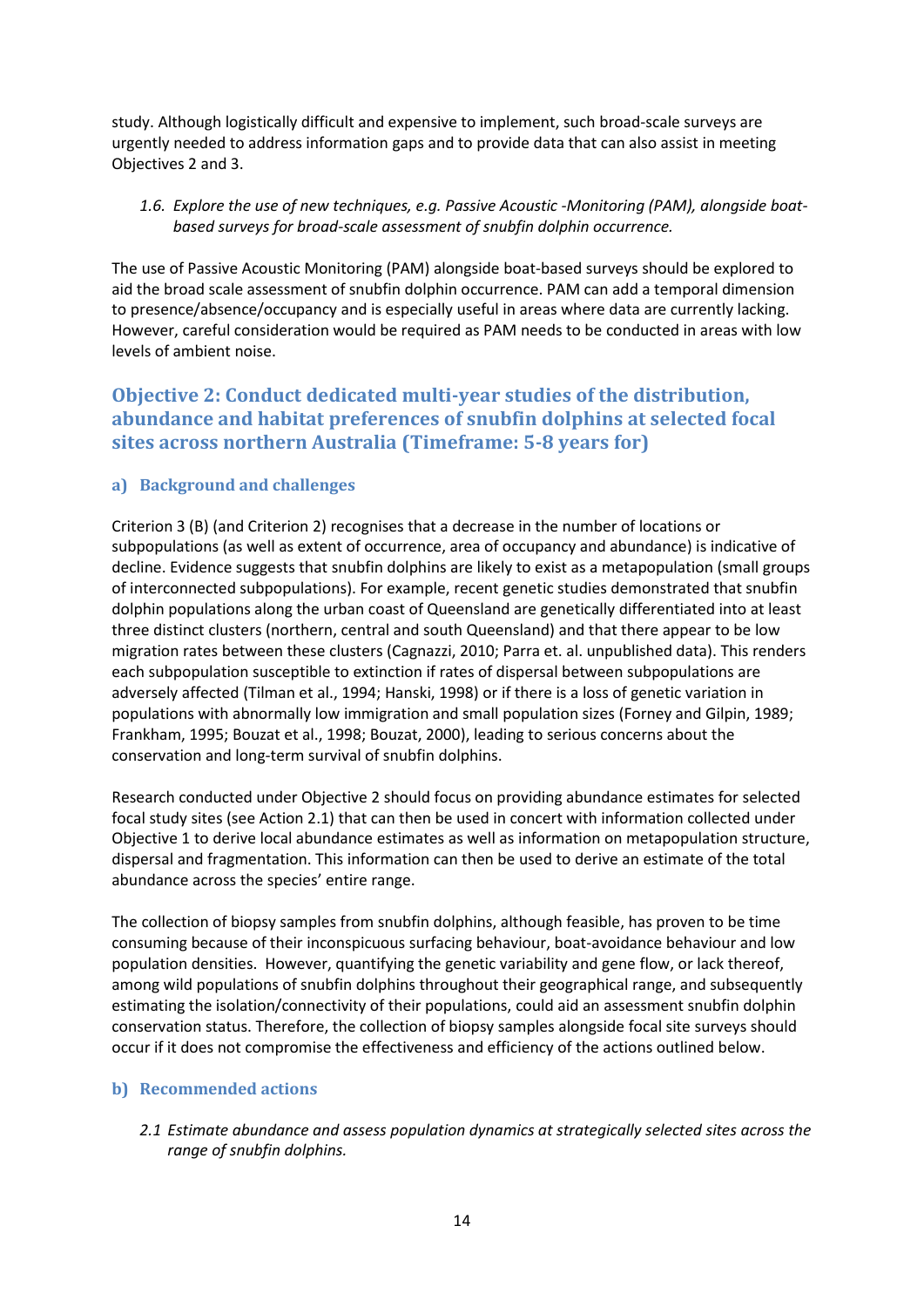The selection of sites should ensure that there is adequate representation of the habitat types across the range of snubfin dolphins. It should also ensure that a range of impact levels are also considered. Information derived from Objective 1 should be used to inform site selection where possible. Sites for which snubfin dolphin data already exist [\(cf. Parra et al., 2012\)](#page-20-17) may be preferable to allow continued research on population demography, trends and habitat characteristics. Some of the focal study sites selected should be subject to coastal development, while others should remain relatively undisturbed (as quasi-controls). This will allow an assessment the vulnerability of snubfin dolphin populations to various threatening processes that are likely to be operating across the range of the species.

#### *2.2 Employ a photo-identification mark-recapture approach at the selected sites.*

There are two main methods for assessing cetacean abundance: 1) mark–recapture methods in which estimates of abundance are generated based on re-sightings of naturally or artificially marked individuals through photo-Identification [\(Hammond et al., 1990\)](#page-19-10) and, 2**)** sighting surveys in which individual animals or groups of animals are counted and density estimates generated using distance sampling and/or spatial modelling techniques [\(Buckland et al., 2001\)](#page-18-12). Mark-recapture methods have been used successfully in the past for estimating the abundance of snubfin dolphins at small spatial scales [\(Parra et al., 2006b;](#page-20-16) [Cagnazzi et al., 2011\)](#page-18-5) and a similar boat-based transectdesign, mark-recapture approach should be followed at the focal sites over multiple years. Data on the environmental characters of the habitats sampled should also be collected during the surveys. It is critical that the methods should be coordinated and standardised across sites so that data are easily comparable. Particular care should be taken to design and implement a sampling strategy that links the focal studies undertaken under Objective 2 with the broad-scale studies conducted under Objective 1.

#### *2.3 Investigate the feasibility of using occupancy as a surrogate for abundance estimation.*

Decline in area of occupancy can also be used to assess the population status of snubfin dolphins. A positive relationship between estimates of the probability of occupancy and the average density of individuals has been found in a wide variety of taxa [\(Gaston et al., 2000\)](#page-19-11), including cetaceans [\(Hall et](#page-19-12)  [al., 2010\)](#page-19-12). This is particularly valuable for species occurring at very low densities, such as snubfin dolphins, where it may be prohibitively expensive to estimate their actual abundance, particularly over large spatial scales. Determining whether snubfin dolphins are present at a sampling location may be much less costly than collecting the relevant information for estimating abundance through mark-recapture or sightings surveys. Moreover, distinct from presence/absence approaches, occupancy modelling accounts for imperfect detection by simultaneously estimating the probability of occurrence and the probability a species is detected (through multiple visits to sampling sites or surveying a set of spatial replicates – sub-sites) as a function of environmental variables [\(Mackenzie](#page-19-13)  [et al., 2002\)](#page-19-13). Thus, occupancy modelling can also provide important information on species-habitat relationships, their stability over time and the potential drivers behind current trends. Direct ways to estimate occupancy and its changes in time have been developed [\(Mackenzie et al., 2002;](#page-19-13) [Mackenzie and Nichols, 2004;](#page-19-14) [Mackenzie and Royle, 2005\)](#page-19-15). The implementation of these models to the study of snubfin dolphins should be explored by a Methods Working Group (see below).

## <span id="page-14-0"></span>**Objective 3: Undertake a spatial and temporal assessment of the threatening processes and risks to snubfin dolphins (Timeframe: 1 year)**

#### <span id="page-14-1"></span>**a) Background and challenges**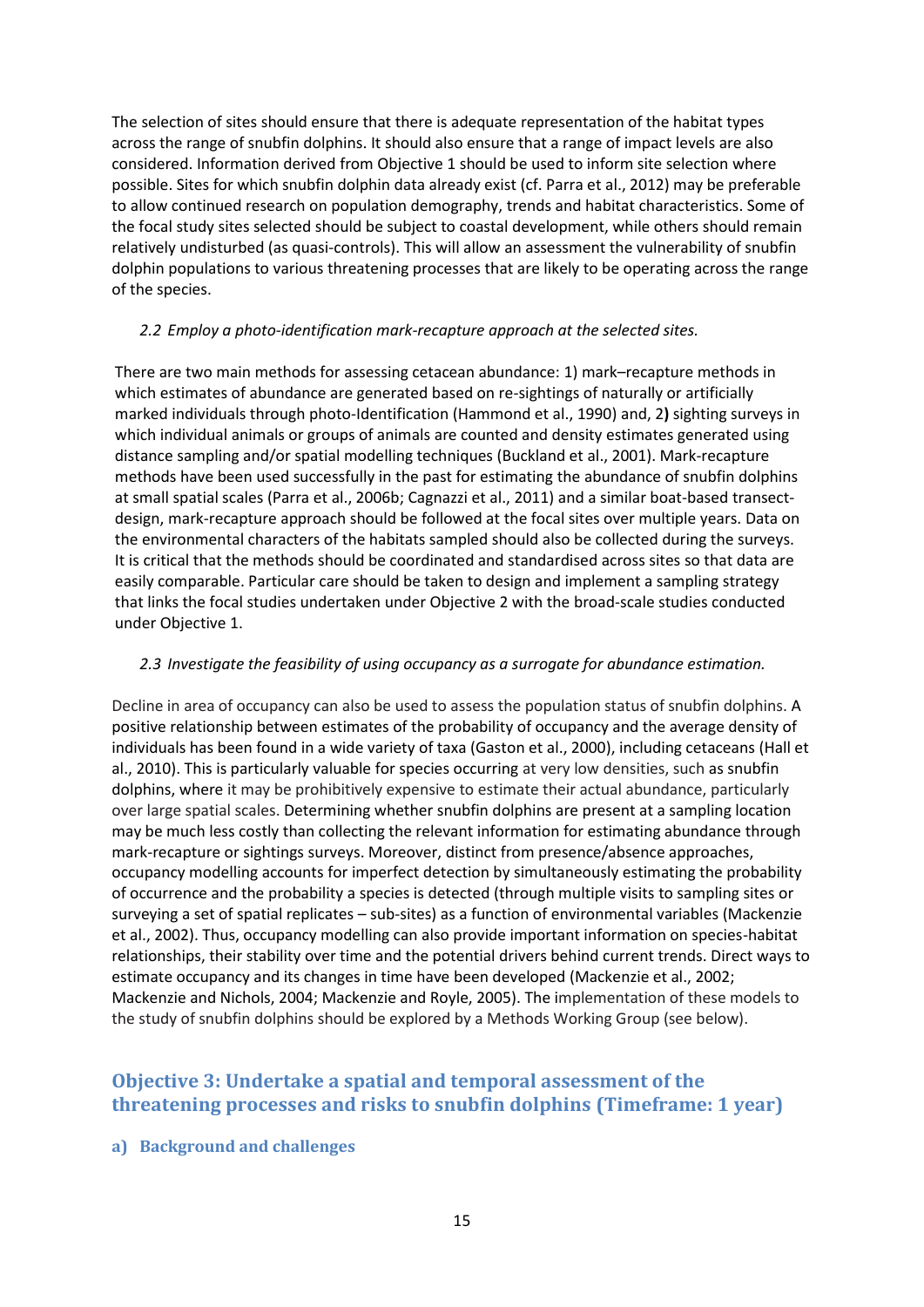In addition to the lack of information on the distribution, abundance, population structure and dynamics, and life history of snubfin dolphins, the impact of human activities remains largely unknown. The main reasons for this are the lack of: 1) a broad quantitative account of the extent of snubfin dolphin habitat and the extent potentially affected/altered by coastal development, 2) assessment of risks to snubfin dolphins from anthropogenic activities associated with coastal zone developments and 3) the lack of adequate impact studies. This information is required in order to make predictions about future reductions in population size, distribution (extent of occurrence, area of occupancy, area, extent and/or quality of habitat) and population structure (number of locations or subpopulations, and number of mature individuals).

Parra et al. (2012) suggested the biggest challenges in assessing the effects of human activities on snubfin dolphin populations to be: difficulties in obtaining accurate data on activities already known to have had a direct impact on populations (i.e. bycatch from incidental entanglements in gillnets and shark nets set for bather protection); and the lack of baseline data on the status of most populations before an impact takes place. Moreover, given the complexity of ecological and environmental variability in marine ecosystems separating the effects of human activities on coastal dolphins from natural ecological and environmental variability is difficult.

An effective assessment of human impacts on snubfin dolphins will depend on: distinguishing change due to ecological and environmental variability from that associated with human activities; robust statistical assessment of the impact; and assessments of the biological/ecological significance of the impact. Some of these challenges can be overcome through the implementation and design of appropriate impact studies and improvement of collection of information (e.g. the number of interactions between fishing gear and dolphins). Data generated under Objective 2 should be used to inform the work conducted under Objective 3 and vice versa.

#### <span id="page-15-0"></span>**b) Recommended actions**

 $\overline{a}$ 

*3.1. Identify the areas of snubfin dolphin habitat likely to be impacted by threatening processes<sup>4</sup> and link this to the information collected in Action 1.1 to map the current knowledge of snubfin distribution.* 

The use of Geographic Information Systems (GIS) to integrate spatially explicit data on anthropogenic activities (e.g. gill-net fishing, vessel traffic, coastal zone development) and intrinsic factors (e.g. abundance, site fidelity, ranging patterns) that affect the vulnerability of cetaceans have been used to define the vulnerability of cetacean habitats to human activities [\(Grech and Marsh,](#page-19-16)  [2008;](#page-19-16) [Cubero-Pardo et al., 2011\)](#page-19-17). These approaches are particularly valuable in large geographic regions where information is limited and where experimental designs to assess the response of cetaceans to the development of human activities are hard to implement or require long-term studies.

A spatial and temporal assessment of the threats facing snubfin dolphin populations should be undertaken based on recent, past and proposed activities, developments and leases. All relevant agencies should be encouraged to collate spatial information about current and projected coastal development because the impacts of such development extend beyond snubfin dolphins to other marine species.

 $4$  Threatening processes include but are not limited to, coastal development, port development and coastal/undersea mining (includes habitat modification, noise, water quality) impacts; gill and shark nets; vessel strikes.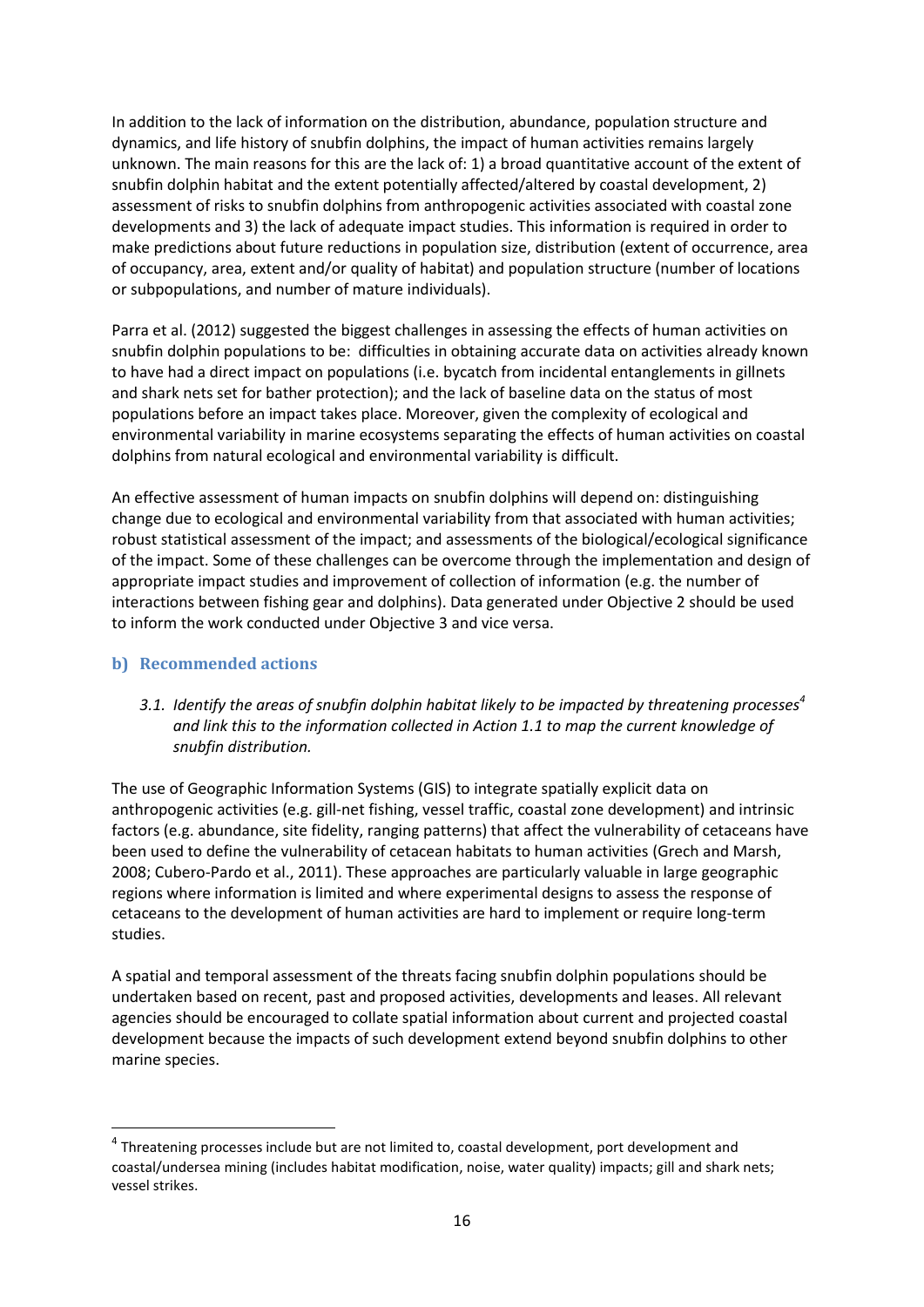#### *3.2. Where appropriate, conduct sensitivity analyses to assess the vulnerability of each snubfin dolphin population.*

The mapping of patterns in cumulative human-use impacts to marine ecosystems [\(e.g. Halpern et al.,](#page-19-18)  [2008\)](#page-19-18) allows sensitivity analyses to be conducted and estimations of 'plausible impact' to be made. Information such as this may prove useful in assessing the conservation status of snubfin dolphins under Criteria 3, 1(A3) and 2 of the EPBC Act, in particular in assessing precariousness of the species' geographic range and inferring potential population declines as for Action 3.1.

# <span id="page-16-0"></span>**Coordination, timelines and indicative costs**

The Actions described above will be undertaken by a range of institutions, organisations and groups including researchers and indigenous communities. It is anticipated that this work will be undertaken over a period of five to ten years. Funding will come from a variety of private, industry and government sources. To ensure that work undertaken under the framework is efficiently and effectively delivered, and does not duplicate work already completed, a Project Steering Committee must be established. The Project Steering Committee will include representatives from indigenous communities, State, Territory and Commonwealth governments, research organisations, and NGOs. A Committee of this nature will require support of a similar nature to Threatened Species Recovery Teams. The committee will oversee the following:

### *1. Methods Working Group*

An underlying premise of broad-scale and fine-scale surveys is that their design is simple and indicator variables are straightforward, unambiguous and replicable. Appendix 2 provides a detailed report of a Methods Working Group set up to make recommendations for robust, survey designs and statistical approaches for assessing the conservation status of snubfin dolphins over different scales. In order to deliver against framework there will need to be additional development of specific methodologies, a statistical approach and survey designs required to meet each of the prioritised objectives. Survey designs and research protocols should continue to be developed by a Methods Working Group and the information generated shared between all those involved in the broader project.

## *2. Data management*

To be able to undertake the analysis of data collected across the range of snubfin dolphin there will need to be processes that will allow for the sharing of data or preferably a central repository for all data. The Project Steering Committee will need to oversee the development of a data management strategy in close consultation with the Methods Working Group.

#### *3. Stakeholder engagement*

The delivery of work under the framework will involve a variety of organisations with one of the most importation groups being traditional owners. To facilitate good working relationships between researchers and indigenous communities one of the first actions for the project coordination committee must be the development of an Indigenous Engagement Strategy.

## *4. Financial management*

Funding for the framework will likely come from a number of sources. It has been suggested that some could come in the form of offset payments from projects approved under the EPBC Act. It would be desirable to explore options for receiving and dispersing funds paid in this way. In addition the Project Steering Committee must also update the estimated costs of actions under the framework.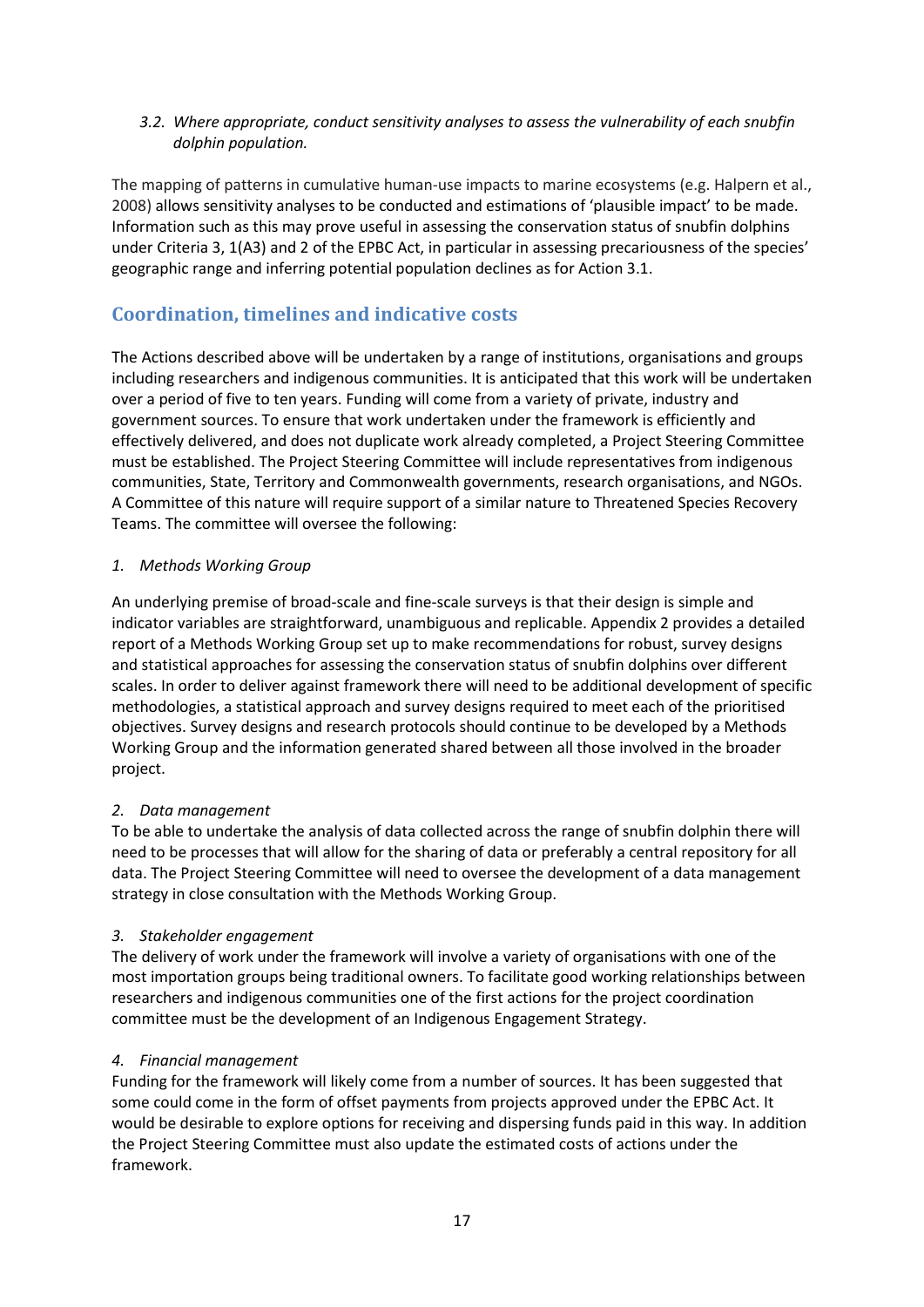#### *5. Monitoring and review*

As Actions are addressed there needs to be a periodic review of progress against the overall objectives of the framework. This will ensure that adjustments to methods or engagement activities are made when necessary.

The timelines and estimated costs of each objective within the Research Framework are presented in Table 2. These require detailed refinement based on methodological development and stakeholder engagement.

| Objective                                                                                                              | <b>Items</b>                                                                                                                                                                                                                                                                                                                                                                  | Cost<br>(AUD)                                                 |
|------------------------------------------------------------------------------------------------------------------------|-------------------------------------------------------------------------------------------------------------------------------------------------------------------------------------------------------------------------------------------------------------------------------------------------------------------------------------------------------------------------------|---------------------------------------------------------------|
| 1 - Conduct a broad scale<br>assessment of the<br>distribution of snubfin<br>dolphins in Australia                     | Existing data and ongoing programmes<br>Collecting new data (5 year research effort)<br>Start up planning and documents:<br>Indigenous Engagement Strategy<br>Centralised data repository (basic; photo ID and<br>$\bullet$<br>survey)<br>Centralised data repository (sophisticated<br>including online photo ID catalogue)<br>Annual meeting of steering group<br>$\bullet$ | 100,000<br>5 million<br>30,000<br>60,000<br>700,000<br>30,000 |
| $2 -$ Abundance and<br>demography at selected<br>sites                                                                 | 18 days, two boats, twice per annum, 3 personnel<br>per boat for at least 3 regions (with representative<br>habitat differences) and 3 impact levels, over 5<br>years.                                                                                                                                                                                                        | 200,000<br>per year<br>per site                               |
| 3 – Undertake a spatial<br>assessment of the<br>threatening processes<br>and risks to snubfin and<br>humpback dolphins | Desk exercise, 1 person over 1 year<br>$\bullet$                                                                                                                                                                                                                                                                                                                              | 100,000                                                       |

#### **Table 2: Indicative costs for prioritised objectives**

## <span id="page-17-0"></span>**Conclusions and general remarks**

The objectives and actions recommended in this Research Framework are not exhaustive, but serve as a guide for prioritising the research required to assess the conservation status of snubfin dolphins under the EPBC Act.

The scope of this Research Framework is the provision of information required to assess the conservation status of snubfin dolphins under the EPBC Act, specifically Criterion 3(B). Nevertheless, the recommendations herein are also applicable to Indo-Pacific humpback dolphins and other tropical inshore species because of their similar life history traits and the similar challenges associated with collecting information about them. Therefore, any research conducted under the auspices of this Research Framework should also endeavour to collect information about Indo-Pacific humpbacks and other inshore dolphin species.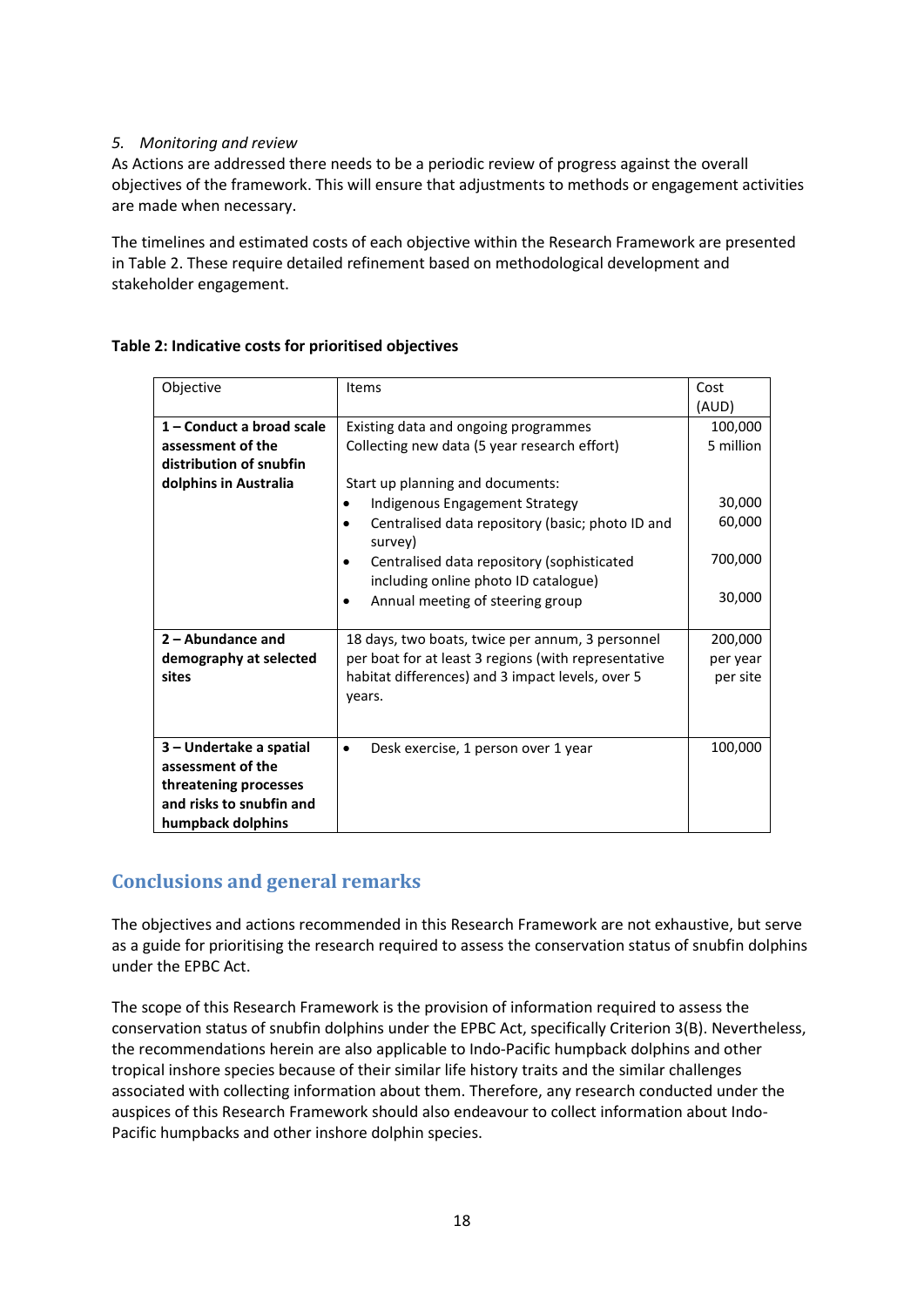This Research Framework acknowledges that indigenous cultural heritage values may be relevant to sites occupied by snubfin dolphins, and that it is important to work in partnership with traditional owners and indigenous communities to ensure that cultural heritage values are supported and protected.

## <span id="page-18-0"></span>**Acknowledgements**

This Research Framework is based upon the views of a group of leading cetacean researchers, statisticians, indigenous representatives and other stakeholders as well as a detailed report produced by Guido Parra, Flinders University; Isabel Beasley, James Cook University; Simon Allen, Murdoch University; Lyndon Brooks' Southern Cross University; and Kenneth H. Pollock, North Carolina State University, USA, for the Department of Sustainability, Environment, Water, Population and Communities of the Australian Government (now the Department of the Environment) (Parra et al., 2012). Funding for the preparation of this Research Framework was provided by the Australian Government.

## <span id="page-18-1"></span>**References**

- <span id="page-18-2"></span>Allen SJ, Cagnazzi DDB, Hodgson AJ, Loneragan NR, Bejder L, 2012. Tropical inshore dolphins of north-western Australia: Unknown populations in a rapidly changing region. Pacific Conservation Biology 18.
- <span id="page-18-6"></span>Beasley I, Allen S, Parra GJ, 2012a. Current status of inshore dolphins in Northern Australia. In: Final report to DSEWPaC.
- <span id="page-18-9"></span>Beasley I, Allen S, Parra GJ, 2012b. Review of Australian snubfin dolphin nomination for listing as threatened species under the EPBC Act. In: Final report to DSEWPaC.
- <span id="page-18-8"></span>Bejder L, Hodgson AJ, Loneragan NR, Allen SJ, 2012. Coastal dolphins in north-western Australia: The need for re-evaluation of species listings and short-comings in the Environmental Impact Assessment process. Pacific Conservation Biology 18.
- <span id="page-18-11"></span>Bouzat JL, 2000. The importance of control populations for the identification and management of genetic diversity. Genetica 110:109-115.
- <span id="page-18-10"></span>Bouzat JL, Cheng HH, Lewin HA, Westemeier RL, Brawn JD, Paige KN, 1998. Genetic evaluation of a demographic bottleneck in the greater prairie chicken. Conservation Biology 12:836-843.
- Brooks L, Carroll E, Pollock KH, 2014. Proposed sampling and statistical methods for assessment of the conservation status of Australian snubfin (*Orcaella heinsohni*) and other inshore dolphins. In: Unpublished report, Australian Marine Mammal Centre, Dept of the Environment; 11.
- <span id="page-18-12"></span>Buckland ST, Anderson DR, Burnham KP, Laake JL, Borchers, D.L., Thomas L, 2001. Introduction to distance sampling: Estimating abundance of biological populations. Oxford: Oxford University Press.
- <span id="page-18-7"></span>Cagnazzi D, 2010. Conservation Status of Australian snubfin dolphin, *Orcaella heinsohni*, and Indo-Pacific humpback dolphin, *Sousa chinensis*, in the Capricorn Coast, Central Queensland, Australia (PhD Thesis). Lismore: Southern Cross University.
- <span id="page-18-5"></span>Cagnazzi DDB, Harrison PL, Ross GJB, Lynch P, 2011. Abundance and site fidelity of Indo-Pacific Humpback dolphins in the Great Sandy Strait, Queensland, Australia. Marine Mammal Science 27:255-281.
- <span id="page-18-4"></span>Chilvers BL, Lawler IR, Macknight F, Marsh H, Noad M, Paterson R, 2005. Moreton Bay, Queensland, Australia: an example of the co-existence of significant marine mammal populations and large-scale coastal development. Biological Conservation 122:559-571.
- <span id="page-18-3"></span>Corkeron PJ, Morissette NM, Porter LJ, Marsh H, 1997. Distribution and status of hump-backed dolphins, *Sousa chinensis*, in Australian waters. Asian Marine Biology 14:49-59.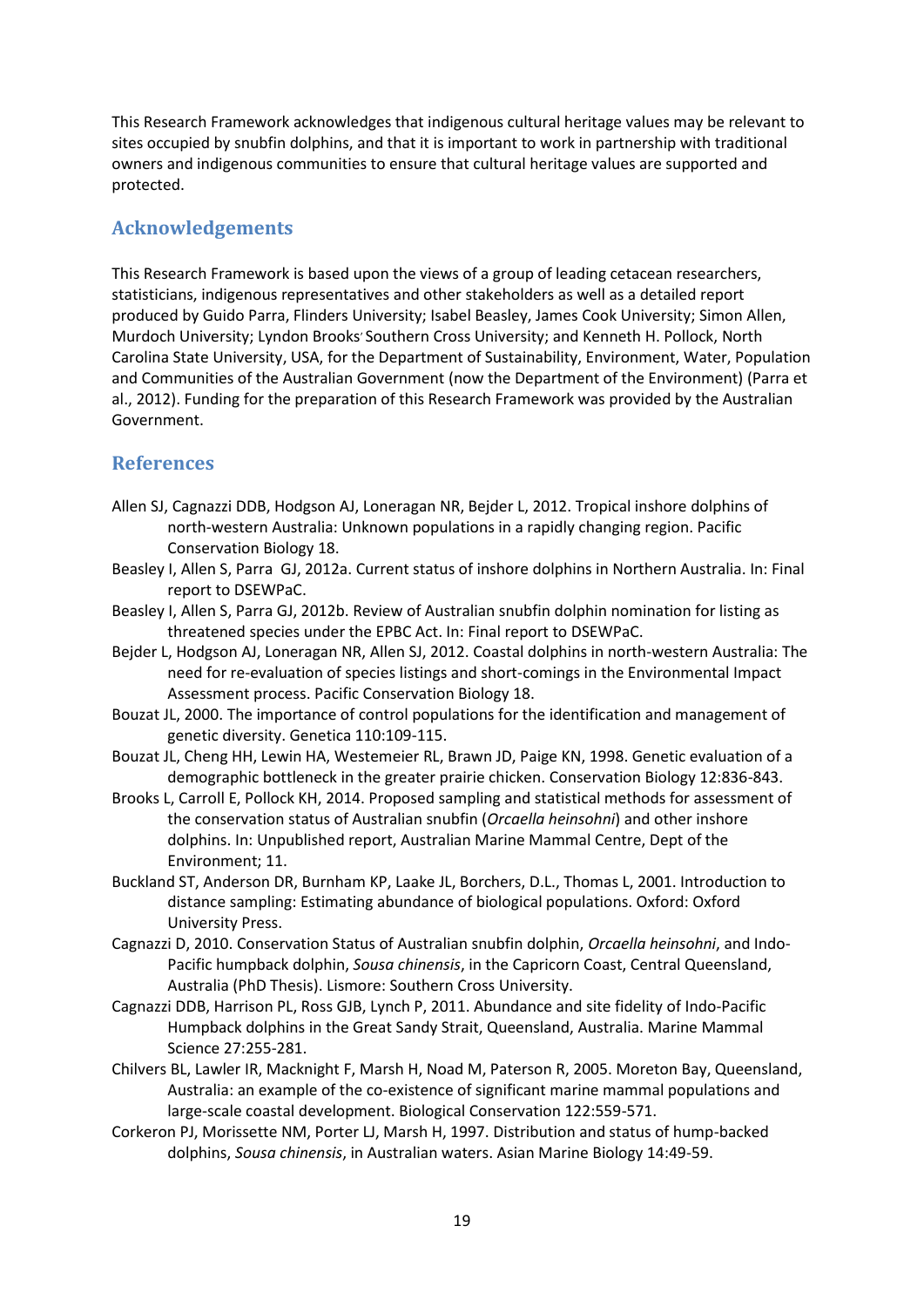<span id="page-19-17"></span>Cubero-Pardo P, Donovan C, Urbán-Ramírez J, 2011. A proposal to define vulnerability of cetacean areas to human development: variables and analysis procedures applied to the Gulf of California. Aquatic Conservation: Marine and Freshwater Ecosystems 21:433-447.

- <span id="page-19-0"></span>DSEWPaC, 2013. Report of the technical workshop on the research strategy to assess the status of the Australian snubfin dolphin (*Orcaella heinsohni*) and other inshore dolphins. In: Melbourne, Australia, December 2012.
- <span id="page-19-8"></span>Forney KA, Gilpin ME, 1989. Spatial structure and population extinction: a study with *Drosophila*  flies. Conservation Biology 3:45-51.
- <span id="page-19-9"></span>Frankham R, 1995. Inbreeding and extinction: A threshold effect. Conservation Biology 9:792-799.
- <span id="page-19-11"></span>Gaston KJ, Blackburn TM, Greenwood JJD, Gregory RD, Quinn RM, Lawton JH, 2000. Abundance– occupancy relationships. Journal of Applied Ecology 37:39-59.
- <span id="page-19-16"></span>Grech A, Marsh H, 2008. Rapid Assessment of Risks to a Mobile Marine Mammal in an Ecosystem-Scale Marine Protected Area. Conservation Biology 22:711-720.
- <span id="page-19-6"></span>Grech A, Parra GJ, Beasley I, Bradley J, Johnson JE, Whiting S, Ii-Anthawirriyarra Sea Rangers, Yanyuwa families, Marsh H, in review. A process incorporating Indigenous Knowledge and Western Science to inform the management of marine wildlife in northern Australia. Ecology and Society.
- <span id="page-19-12"></span>Hall K, MacLeod CD, Mandleberg L, Schweder-Goad CM, Bannon SM, Pierce GJ, 2010. Do abundance–occupancy relationships exist in cetaceans? Journal of the Marine Biological Association of the United Kingdom 90:1571-1581.
- <span id="page-19-18"></span>Halpern B, Walbridge S, Selkoe K, Kappel C, Micheli F, D'Agrosa C, Bruno J, Casey K, Ebert C, Fox H, Fujita R, Heinemann D, Lenihan H, Madin E, Perry M, Selig E, Spalding M, Steneck R, Watson R, 2008. A Global Map of Human Impact on Marine Ecosystems. Science 319:948-952.
- <span id="page-19-10"></span>Hammond PS, Mizroch SA, Donovan GP, 1990. Individual recognition of cetaceans: use of photoidentification and other techniques to estimate population parameters. Report of the International Whaling Commission Special Issue 12:440 pp.
- <span id="page-19-7"></span>Hanski I, 1998. Metapopulation dynamics. Nature 396:41-49.
- <span id="page-19-14"></span>Mackenzie DI, Nichols JD, 2004. Occupancy as a surrogate for abundance estimation. Animal Biodiversity and Conservation 27:461-467.
- <span id="page-19-13"></span>MacKenzie DI, Nichols JD, Lachman GB, Droege S, Royle JA, Langtimm CA, 2002. Estimating site occupancy rates when detection probabilities are less than one. Ecology 83:2248-2255.
- <span id="page-19-15"></span>Mackenzie DI, Royle JA, 2005. Designing occupancy studies: general advice and allocating survey effort. Journal of Applied Ecology 42:1105-1114.
- <span id="page-19-5"></span>Marsh H, Bradley J, Parra GJ, Grech A, Whiting S, Beasley I, Johnson S, Barrett D, Fitzpatrick N, Friday G, Johnston A, Keighran F, Miller R, Norman L, Norman L, Pracy D, families Y, 2010. Yarrbanthawu ki-Miriyiyu: Looking for Dolphins. Developing a decision process based on expert knowledge to inform the management of dugongs and coastal dolphins in Northern Australia: The Yanyuwa sea country in the Northern Territory as a case study. In. Townsville: School of Earth and Environmental Sciences, James Cook University; 44.
- <span id="page-19-2"></span>Palmer C, 2009. Ecology of the Australian snubfin *Orcaella heinsohni* and Indo-Pacific humpback *Sousa chinensis* dolphins in Kakadu National Park. In: Department of Natural Resources, Environment, Arts and Sport. Unpublished Interim Report 3; 16.
- <span id="page-19-3"></span>Palmer C, 2010. Darwin Harbour coastal dolphin project. In: Department of Natural Resources, Environment, Arts and Sport. Unpublished Interim Report; 11.
- <span id="page-19-1"></span>Palmer C, Fitzgerald P, Wood A, McKenzie A, 2008. Final Report: Monitoring and assessment of inshore dolphins in Cobourg Marine Park. Conservation Assessment of Priority Non-Fish Marine Threatened Species in the NT: Project no. 2007/134. Unpublished report. In; 21.
- <span id="page-19-4"></span>Palmer C, Murphy SA, Thiele D, Parra GJ, Robertson KM, Beasley I, Austin CM, 2011. Analysis of mitochondrial DNA clarifies the taxonomy and distribution of the Australian snubfin dolphin (*Orcaella heinsohni*) in northern Australian waters. Marine and Freshwater Research 62:1303-1307.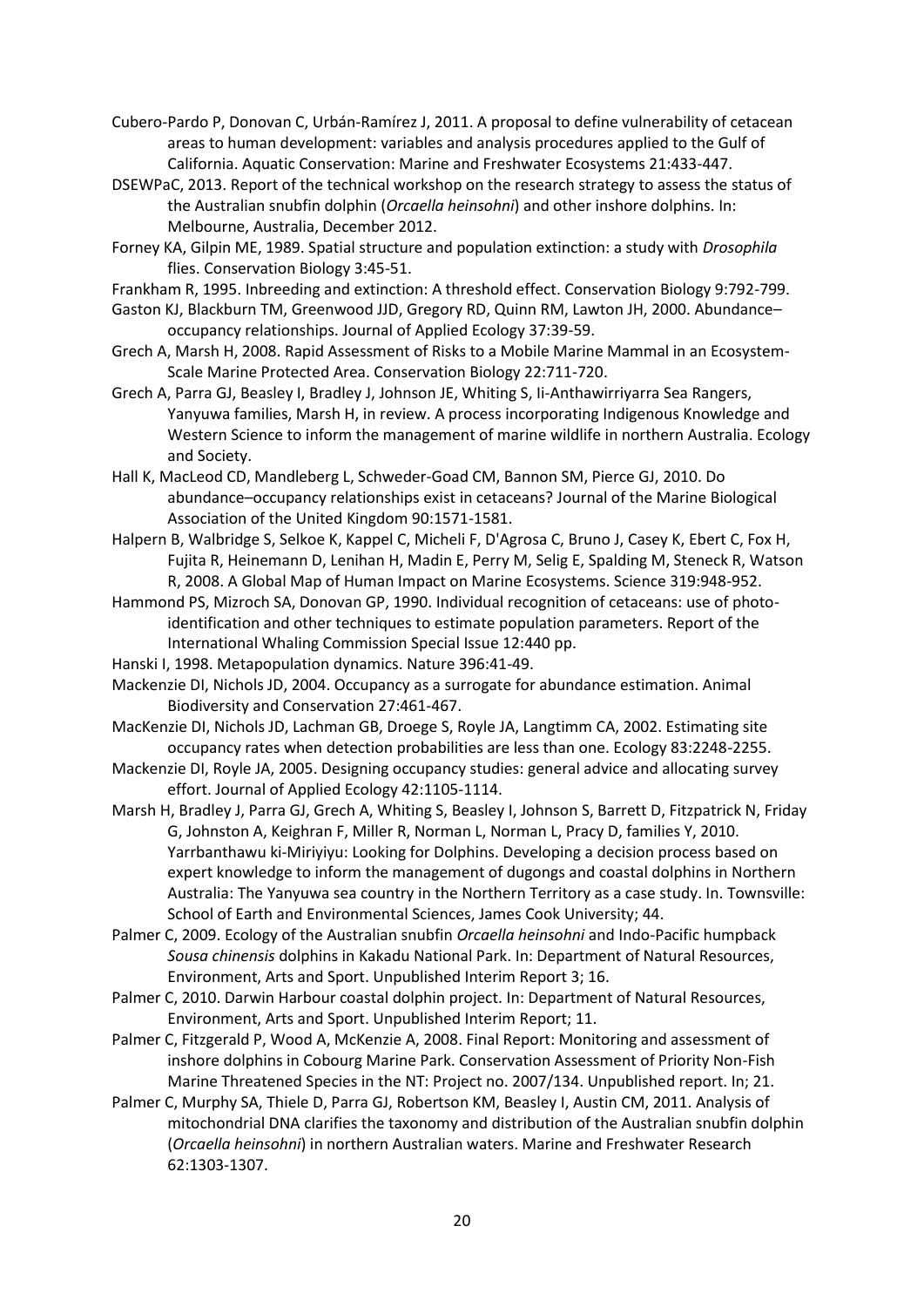- <span id="page-20-5"></span>Parra GJ, 2006a. Resource partitioning in sympatric delphinids: Space use and habitat preferences of Australian snubfin and Indo-Pacific humpback dolphins. Journal of Animal Ecology 75:862- 874.
- <span id="page-20-15"></span>Parra GJ, 2006b. Resource partitioning in sympatric delphinids: space use and habitat preferences of Australian snubfin and Indo-Pacific humpback dolphins. J Anim Ecol 75:862-874.
- <span id="page-20-8"></span>Parra GJ, 2007. Observation of an Indo-Pacific humpback dolphin carrying a sponge: object play or tool use? Mammalia 71:147-149.
- <span id="page-20-17"></span>Parra GJ, Beasley I, Allen S, Brooks L, Pollock KH, 2012. Draft coordinated research strategy to collect information required to assess the national conservation status of Australian topical inshore dolphins. In: Report to DSEWPaC.
- <span id="page-20-3"></span>Parra GJ, Corkeron PJ, 2001. Feasibility of using photo-identification techniques to study the Irrawaddy dolphin, *Orcaella brevirostris* (Owen in Gray 1866). Aquatic Mammals 27:45-49.
- <span id="page-20-10"></span>Parra GJ, Corkeron PJ, Arnold P, 2011. Grouping and fission–fusion dynamics in Australian snubfin and Indo-Pacific humpback dolphins. Animal Behaviour 82:1423-1433.
- <span id="page-20-4"></span>Parra GJ, Corkeron PJ, Marsh H, 2004. The Indo-Pacific humpback dolphin, *Sousa chinensis* (Osbeck, 1765), in Australian waters: a summary of current knowledge. Aquatic Mammals 30:197- 206.
- <span id="page-20-6"></span>Parra GJ, Corkeron PJ, Marsh H, 2006a. Population sizes, site fidelity and residence patterns of Australian snubfin and Indo-Pacific humpback dolphins: Implications for conservation. Biological Conservation 129:167-180.
- <span id="page-20-16"></span>Parra GJ, Corkeron PJ, Marsh H, 2006b. Population sizes, site fidelity and residence patterns of Australian snubfin and Indo-Pacific humpback dolphins: Implications for conservation. Biol Conserv 129:167-180.
- <span id="page-20-9"></span>Parra GJ, Jedensjö M, 2009. Feeding habits of Australian Snubfin (*Orcaella heinsohni*) and Indo-Pacific humpback dolphins (*Sousa chinensis*). In. Cairns: Project Report to the Great Barrier Reef Marine Park Authority, Townvsille and Reef & Rainforest Research Centre Limited; 22.
- <span id="page-20-1"></span>Parra GJ, Ross GJB, 2009. Humpback Dolphins: *S. chinensis* and *S. teuszii*. In: Encyclopedia of Marine Mammals (Second Edition) (Perrin WF, Bernd W, Thewissen JGM, eds). London: Academic Press; 576-582.
- <span id="page-20-7"></span>Parra GJ, Schick RS, Corkeron PJ, 2006c. Spatial distribution and environmental correlates of Australian snubfin and Indo-Pacific humpback dolphins. Ecography 29:396-406.
- <span id="page-20-2"></span>Robertson KM, Arnold PA, 2009. Australian Snubfin Dolphin: *Orcaella heinsohni*. In: Encyclopedia of Marine Mammals Second Edition (Perrin WF, Würsig BH, Thewissen H, eds). San Diego, CA.: Academic Press; 62-64.
- <span id="page-20-18"></span>Royle JA, 2004. N-Mixture Models for Estimating Population Size from Spatially Replicated Counts. Biometrics 60:108–115.
- <span id="page-20-0"></span>Shirihai H, Jarrett B, 2006. Whales, dolphins and seals: A field guide to the marine mammals of the world. London, UK: A&C Black.
- <span id="page-20-11"></span>Thiele D, 2005. Report of an opportunistic survey for Irrawaddy dolphins, *Orcaella brevirostris*, off the Kimberley coast, northwest Australia. In: Working paper presented at the 57th International Whaling Commission annual meeting, Small Cetaceans Scientific Committee (IWC/SC57/SM2), Ulsan, Republic of Korea.
- <span id="page-20-12"></span>Thiele D, 2008. Ecology of inshore and riverine dolphin species in northwestern Australian waters. Kimberley coast Orcaella project. Summary of current knowledge – EPBC listed inshore dolphin species on the Kimberley Coast. In: Unpublished background report to DSEWPaC.
- <span id="page-20-13"></span>Thiele D, 2010a. Collision course: snubfin dolphin injuries in Roebuck Bay. Unpublished Report. In: WWF - Australia; 15.

<span id="page-20-14"></span>Thiele D, 2010b. Iconic marine wildlife surveys. In: Unpublished final report to WWF.

<span id="page-20-19"></span>Tilman D, May R, Lehman C, Nowak M, 1994. Habitat destruction and the extinction debt. Nature 371:65-66.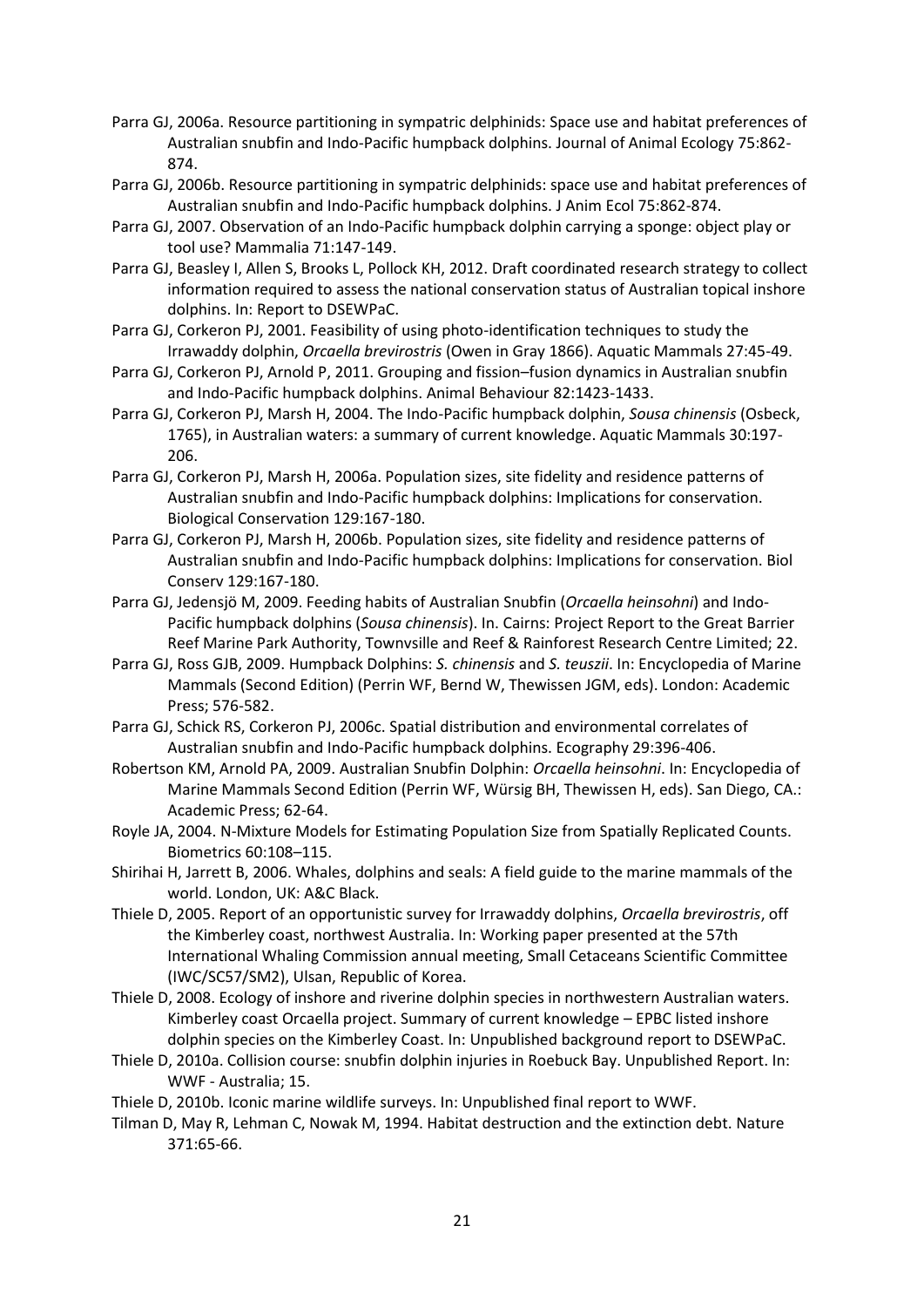**Appendix 1.** Criteria for listing as CRITICALLY ENDANGERED, ENDANGERED OR VULNERABLE under the EPBC Act and indicative thresholds (obtained from: [www.environment.gov.au\)](http://www.environment.gov.au/)**.**

|                                |                                                                                                                                                                                                                                                                                                                                                                                                                                                          | <b>Critically</b><br><b>Endangered</b> | <b>Endangered</b> | <b>Vulnerable</b>  |
|--------------------------------|----------------------------------------------------------------------------------------------------------------------------------------------------------------------------------------------------------------------------------------------------------------------------------------------------------------------------------------------------------------------------------------------------------------------------------------------------------|----------------------------------------|-------------------|--------------------|
| <b>Criterion</b>               | <b>Matters considered</b>                                                                                                                                                                                                                                                                                                                                                                                                                                | <b>Indicative Thresholds</b>           |                   |                    |
|                                |                                                                                                                                                                                                                                                                                                                                                                                                                                                          | <b>Very severe</b>                     | <b>Severe</b>     | <b>Substantial</b> |
|                                | An observed, estimated, inferred or suspected population size reduction over the last 10 years or three<br>A1.<br>generations, whichever is the longer, where the causes of the reduction are clearly reversible AND<br>understood AND ceased, based on (and specifying) any of the following:                                                                                                                                                           |                                        |                   |                    |
|                                | direct observation<br>a)<br>an index of abundance appropriate to the species<br>b)<br>a decline in area of occupancy, extent of occurrence and/or quality of habitat<br>$\mathsf{C}$<br>actual or potential levels of exploitation<br>d)                                                                                                                                                                                                                 | ≥90%                                   | $\geq 70\%$       | $\geq 50\%$        |
| <b>Reduction in</b><br>numbers | the effects of introduced species, hybridization, pathogens, pollutants, competitors or parasites.<br>e)                                                                                                                                                                                                                                                                                                                                                 |                                        |                   |                    |
|                                | An observed, estimated, inferred or suspected population size reduction over the last 10 years or three<br>A2.<br>generations, whichever is the longer, where the reduction or its causes may not have ceased OR may not<br>be understood OR may not be reversible, based on (and specifying) any of (a) to (e) under A1.                                                                                                                                | ≥80%                                   | 250%              | $>30\%$            |
| Based on any<br>of $A1 - A4$   | A population size reduction, projected or suspected to be met within the next 10 years or three<br>A3.<br>generations, whichever is the longer (up to a maximum of 100 years), based on (and specifying) any of (b)<br>to (e) under A1.                                                                                                                                                                                                                  | ≥80%                                   | 250%              | 230%               |
|                                | An observed, estimated, inferred, projected or suspected population size reduction over any 10 year or<br>A4.<br>three generation period, whichever is longer (up to a maximum of 100 years in the future), where the time<br>period must include both the past and the future, and where the reduction or its causes may not have<br>ceased OR may not be understood OR may not be reversible, based on (and specifying) any of (a) to (e)<br>under A1. | ≥80%                                   | ≥50%              | $\geq 30\%$        |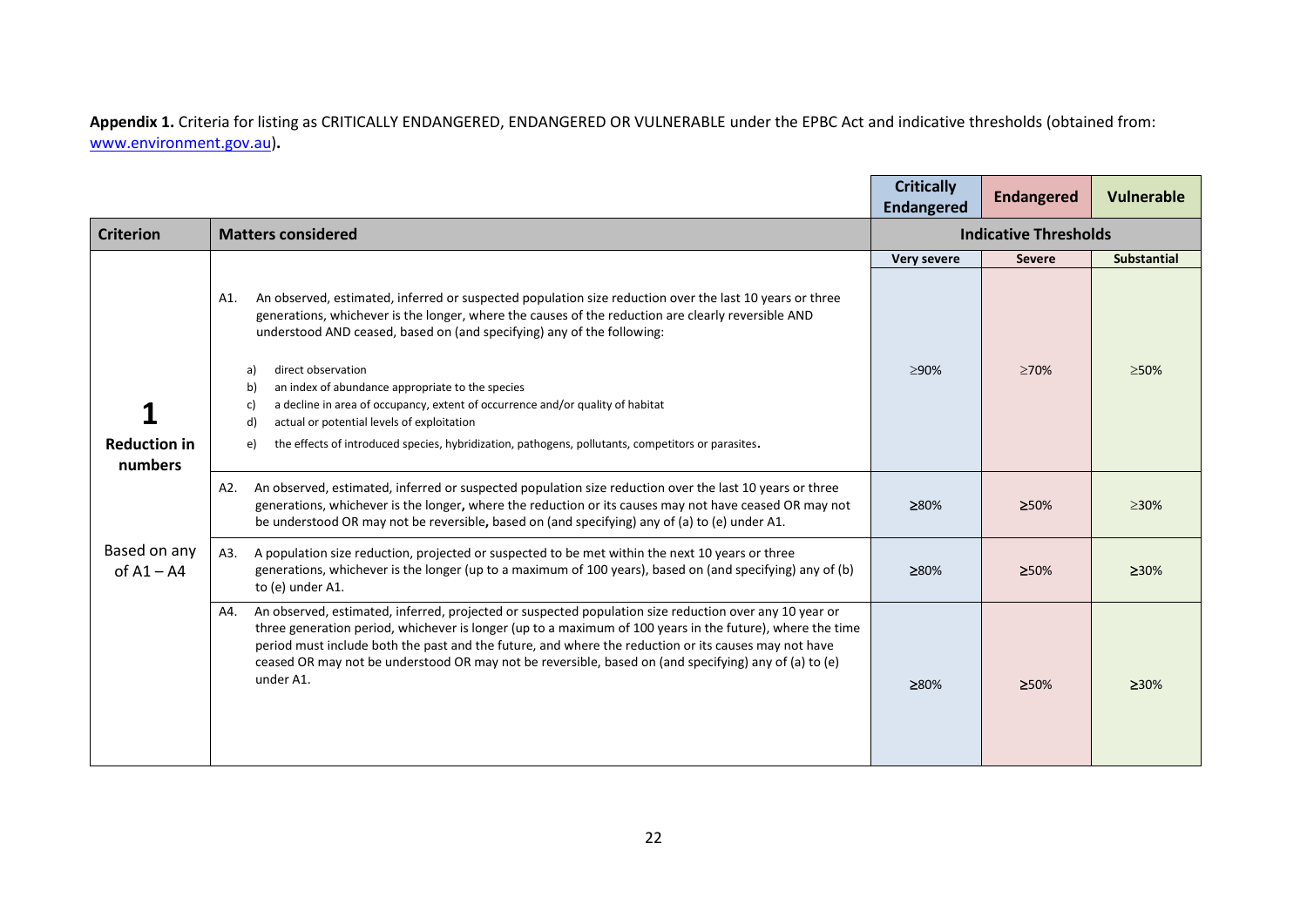|                                                      |                                                                                                                                                                                                                                                                                                                                                                                                                                                                                                                                                                                                                                                                               | <b>Critically</b><br><b>Endangered</b>                                                        | <b>Endangered</b>                                                                             | <b>Vulnerable</b>                                                                             |
|------------------------------------------------------|-------------------------------------------------------------------------------------------------------------------------------------------------------------------------------------------------------------------------------------------------------------------------------------------------------------------------------------------------------------------------------------------------------------------------------------------------------------------------------------------------------------------------------------------------------------------------------------------------------------------------------------------------------------------------------|-----------------------------------------------------------------------------------------------|-----------------------------------------------------------------------------------------------|-----------------------------------------------------------------------------------------------|
| <b>Criterion</b>                                     | <b>Matters considered</b>                                                                                                                                                                                                                                                                                                                                                                                                                                                                                                                                                                                                                                                     | <b>Indicative Thresholds</b>                                                                  |                                                                                               |                                                                                               |
|                                                      | Extent of occurrence estimated to be less than:<br>B1.<br>Area of occupancy estimated to be less than:<br>B <sub>2</sub> .                                                                                                                                                                                                                                                                                                                                                                                                                                                                                                                                                    | <b>Very restricted</b><br>$100 \text{ km}^2$<br>$10 \text{ km}^2$                             | <b>Restricted</b><br>5,000 $km^2$<br>500 $km2$                                                | <b>Limited</b><br>20,000 $km2$<br>$2,000$ km <sup>2</sup>                                     |
| 2<br><b>Precarious</b><br>geographic<br>distribution | AND Geographic distribution i precarious for the survival of the species (based on at least two of a) to c).<br>a) Severely fragmented or known to exist at a limited location<br>b) Continuing decline, observed, inferred or projected, in any of the following:<br>extent of occurrence<br>i.<br>ii.<br>area of occupancy<br>area, extent and/or quality of habitat<br>iii.<br>number of locations or subpopulations<br>iv.<br>number of mature individuals<br>v.<br>Extreme fluctuations in any of the following:<br>c)<br>extent of occurrence<br>i.<br>ii.<br>area of occupancy<br>number of locations or subpopulations<br>iii.<br>number of mature individuals<br>iv. | Geographic<br>distribution<br>considered to<br>be precarious*<br>for the species'<br>survival | Geographic<br>distribution<br>considered to<br>be precarious*<br>for the species'<br>survival | Geographic<br>distribution<br>considered to<br>be precarious*<br>for the species'<br>survival |
|                                                      | Estimated total number of mature individuals                                                                                                                                                                                                                                                                                                                                                                                                                                                                                                                                                                                                                                  | <b>Very low</b>                                                                               | Low                                                                                           | <b>Limited</b>                                                                                |
|                                                      | AND either of (A) or (B) is true                                                                                                                                                                                                                                                                                                                                                                                                                                                                                                                                                                                                                                              | $<$ 250                                                                                       | < 2,500                                                                                       | $<$ 10,000                                                                                    |
|                                                      |                                                                                                                                                                                                                                                                                                                                                                                                                                                                                                                                                                                                                                                                               | <b>Very high</b>                                                                              | High                                                                                          | <b>Substantial</b>                                                                            |
| 3<br><b>Precarious</b><br>geographic<br>distribution | Rate of continued decline<br>А.                                                                                                                                                                                                                                                                                                                                                                                                                                                                                                                                                                                                                                               | 25% in 3 years<br>or 1 generation<br>(up to 100<br>years),<br>whichever is<br>longer          | 20% in 5 years<br>or 2 generations<br>(up to 100<br>years),<br>whichever is<br>longer         | 10% in 10 years<br>or 3 generations<br>(up to 100<br>years),<br>whichever is<br>longer        |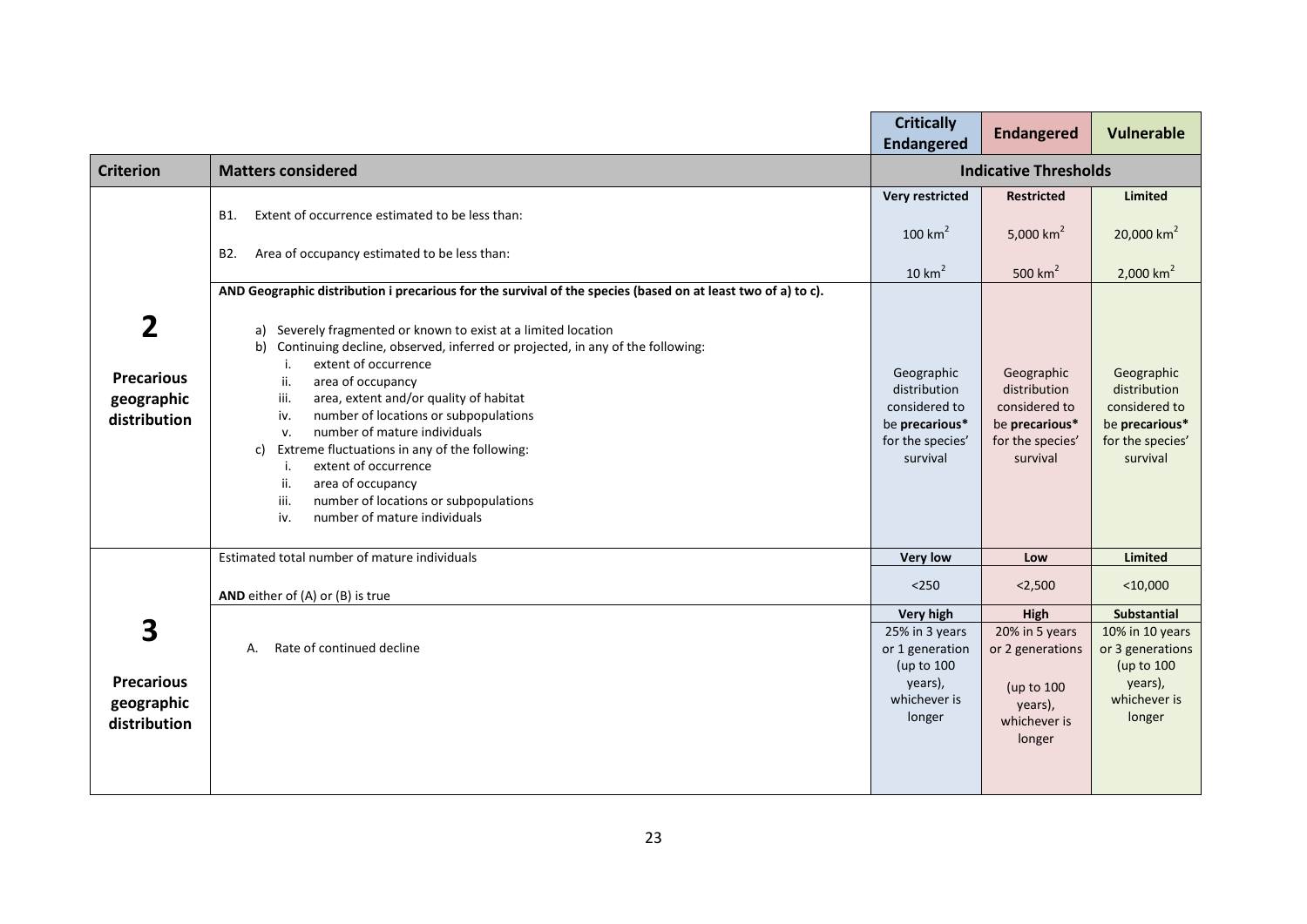|                                                         |                                                                                                                                                                                                                                                                                                                                                                                                                                                                                                                                                                                                                                                                                  | <b>Critically</b><br><b>Endangered</b>                                                                  | <b>Endangered</b>                                                                                   | <b>Vulnerable</b>                                                                             |
|---------------------------------------------------------|----------------------------------------------------------------------------------------------------------------------------------------------------------------------------------------------------------------------------------------------------------------------------------------------------------------------------------------------------------------------------------------------------------------------------------------------------------------------------------------------------------------------------------------------------------------------------------------------------------------------------------------------------------------------------------|---------------------------------------------------------------------------------------------------------|-----------------------------------------------------------------------------------------------------|-----------------------------------------------------------------------------------------------|
| <b>Criterion</b>                                        | <b>Matters considered</b>                                                                                                                                                                                                                                                                                                                                                                                                                                                                                                                                                                                                                                                        | <b>Indicative Thresholds</b>                                                                            |                                                                                                     |                                                                                               |
|                                                         | OR B. Continued decline and geographic distribution is precarious (based on at least two of $a - c$ ):<br>Severely fragmented or known to exist at a limited location.<br>a)<br>Continuing decline, observed, inferred or projected, in any of the following:<br>i.<br>ii.<br>extent of occurrence<br>area of occupancy<br>iii.<br>area, extent and/or quality of habitat<br>iv.<br>number of locations or subpopulations<br>v.<br>number of mature individuals.<br>vi.<br>Extreme fluctuations in any of the following:<br>b)<br>i.<br>extent of occurrence<br>ii.<br>area of occupancy<br>number of locations or subpopulations<br>iii.<br>number of mature individuals<br>iv. | Geographic<br>distribution<br>considered to<br>be precarious*<br>for the species'<br>survival           | Geographic<br>distribution<br>considered to<br>be precarious*<br>for the species'<br>survival       | Geographic<br>distribution<br>considered to<br>be precarious*<br>for the species'<br>survival |
| 4                                                       | Number of mature individuals                                                                                                                                                                                                                                                                                                                                                                                                                                                                                                                                                                                                                                                     | <b>Extremely low</b>                                                                                    | <b>Very low</b>                                                                                     | Low                                                                                           |
| <b>Small</b><br>population<br>size                      |                                                                                                                                                                                                                                                                                                                                                                                                                                                                                                                                                                                                                                                                                  | < 50                                                                                                    | < 250                                                                                               | < 1,000                                                                                       |
|                                                         |                                                                                                                                                                                                                                                                                                                                                                                                                                                                                                                                                                                                                                                                                  | Immediate<br>future                                                                                     | <b>Near future</b>                                                                                  | Medium-term<br>future                                                                         |
| 5<br><b>Probability of</b><br>extinction in<br>the wild | Based on a quantitative analysis which shows the species is likely to become extinct in the wild within:<br>(Note: probability must be at least 50% for critically endangered, 20% for endangered, 10% for vulnerable)                                                                                                                                                                                                                                                                                                                                                                                                                                                           | 10 years or<br>three<br>generations,<br>whichever is the<br>longer (up to a<br>maximum of<br>100 years) | 20 years or five<br>generations,<br>whichever is the<br>longer (up to a<br>maximum of<br>100 years) | 100 years                                                                                     |

*\* Precariousness is judged on a case-by-case basis, having regard to the degree of threat operating on the species*